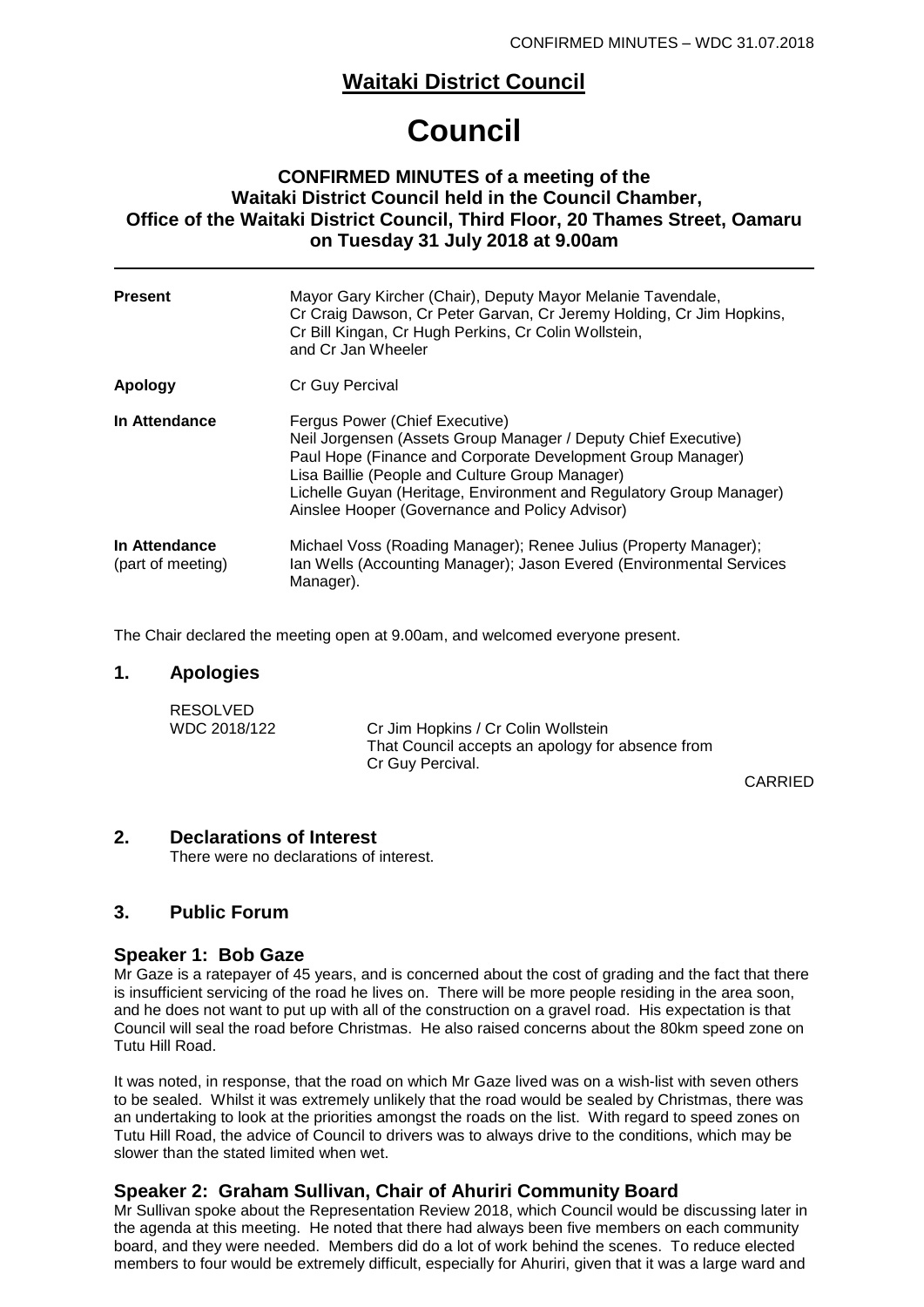it was proposed that the boundary be extended further. The recent visioning meetings around the ward had highlighted projects that residents wanted to progress, and they were relying on the Community Board and Councillors to help them with that work. He encouraged Councillors to consider Option 2 in the Representation Review report (to retain five elected members, and the Ward Councillor) rather than Option 1 (to reduce the elected members to four).

Mr Sullivan requested that, when Councillors did vote on the Representation Review report later in the meeting, the division vote be recorded.

### **Speaker 3: Philippa Agnew and Nic Rawlence (Penguin Colony)**

Ms Agnew spoke in regard to the proposal to construct a shag-viewing platform on Sumpter wharf. She hoped it would be onshore rather than off-shore, to provide a suitable distance from the birds from human encroachment and disturbance. This is the most northern breeding area for the Otago Shag, and it was a resting site for them and other bird species. Her specific concern was that proposals like the proposed viewing platform on the wharf would make the roosting space for these important birds smaller, and could potentially encourage more selfie-taking people to get too close to the birds, and chase them away from this resting place. She believed a higher viewing platform onshore would not only be better for the birds, but also for the people because the perspective would be better. It also provided an opportunity to incorporate interpretation panels alongside the platform to provide additional education on their importance and value to the biodiversity of the area.

One Councillor asked about the impact of the shags on the fish in the harbour. Ms Agnew advised that shags can only take small flounder and most foraged offshore anyway, so their impact on fish in the harbour was minimal because it was not their primary diet.

Mayor Gary Kircher advised that the wharf was becoming increasingly derelict, and would eventually fall down. Allowing the birds to have control of the wharf had contributed to the problem, because it was not possible to undertake maintenance on the wharf when the birds were around. In response, Ms Agnew suggested there were windows of opportunity for maintenance when the birds were at sea rather than roosting. Maintenance could also be done in stages, so that the birds could learn to cope with work being done in smaller amounts. She then thanked Councillors for the opportunity to speak with them on this important biodiversity issue.

### **Speaker 4: Mr D E Robertson (letter dated 18 June 2018; copy tabled)**

It was noted for the record that Mr Robertson's letter had been circulated to all present at the meeting (including members of the public and media). Councillors would consider how they wished to respond to it later in the meeting.

At 9.37am, the Chair declared the Public Forum closed and directed the meeting to forward agenda items.

### **4. Confirmation of Previous Meeting Minutes**

RESOLVED<br>WDC 2018/123

Cr Jim Hopkins / Cr Bill Kingan That Council confirms the public minutes of the 26 June 2018 Council Meeting, as circulated, as a true and correct record of that meeting, with two minor typographical errors.

CARRIED

### **5. Mayor's Report**

The Mayor's report, as circulated, was taken as read. It provided comments to bring Councillors and the public up-to-date with a number of issues that have arisen since the last Council meeting. Topics included Local Government New Zealand (LGNZ) Conference 2018 (including Summaries from Attending Councillors attached as Appendix 1 to the Mayor's Report, New Business Support from "The Business Hive", Portside Punch event, Observatory Retirement Village, Resthome beds Stage 2, Pasifika Education Plan Summit, Mayors' Taskforce For Jobs (MTFJ), Waitaki Valley Freedom Camping, Harbour Accommodation, and Meetings Attended.

*[NOTE: The full version of the Mayor's Report is available on Council's website as part of the "31 July 2018 Council Meeting Final Agenda Papers PUBLIC", and can be accessed through the pathway "Council / Council Meetings / Agendas and Minutes".]*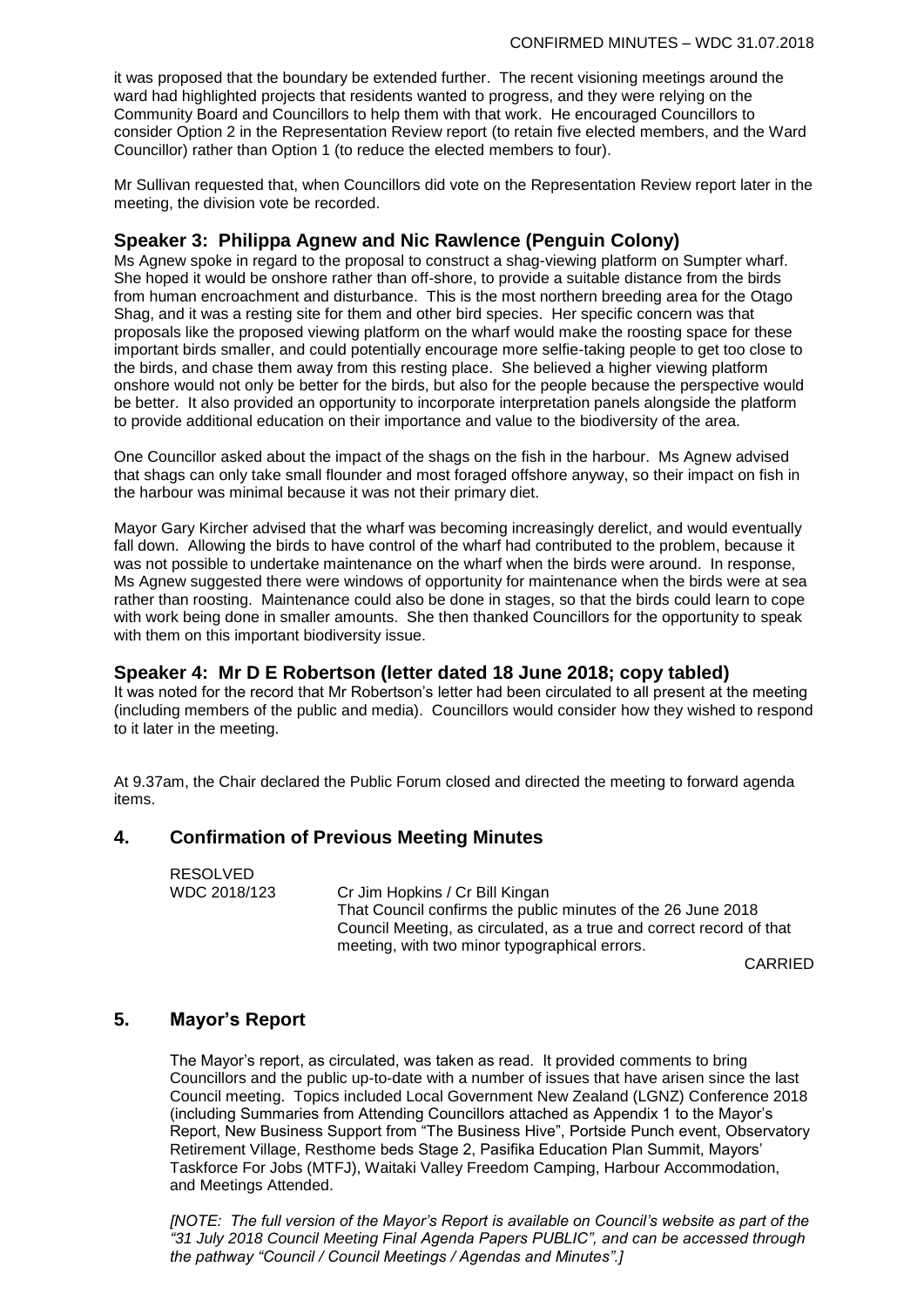The following points were highlighted / clarified during discussion on the Mayor's report:

- One Councillor shared some of the Mayor's frustration with the LGNZ conference, whilst two others who had attended believed there was still value in attending for the networking opportunities and to hear some of the discussions.
- The topic of localism had been a highlight for most Councillors attending the conference. It was noted that the Minister had spoken about 'collaboration' rather than 'decentralisation', and it would be important to see where the discussion progressed to in future.

RESOLVED WDC 2018/124 Cr Colin Wollstein / Deputy Mayor Melanie Tavendale That Council receives and notes the information.

CARRIED

### **6. Chief Executive's Report**

The Chief Executive's Report, as circulated, was taken as read. It provided comments to bring Councillors up-to-date with issues that had arisen since the last Council meeting. Topics included: Waitaki Whitestone UNESCO Global Geopark; Staffing – Office of the Chief Executive; Upcoming site visit by representatives of the New Zealand National Commission for UNESCO; Business and Site Visits; and Meetings Attended.

*[NOTE: The full version of the Chief Executive's Report is available on Council's website as part of the "31 July 2018 Council Meeting Final Agenda Papers PUBLIC", and can be accessed through the pathway "Council / Council Meetings / Agendas and Minutes".]*

The following points were highlighted / clarified during discussion on the Chief Executive's report:

- The commencement **of Lisa Scott in the Communications Specialist role** was highlighted. In the absence of someone in the role for the last six weeks, Executive Team members had had to step in with regard to media announcements and the like, and Ms Scott's presence would now enable them to return to their substantive work.
- The **11 July meeting with Immigration New Zealand** officials Mr Power advised that this was part of an ongoing conversation about Council's role in welcoming new immigrants and retaining them in the district. Waitaki district is recognised as being very good at this work, and it is expected that, as time progresses, Council will be engaged with central government using the Waitaki approach as a model for others. Certainly, the work Community Development Coordinator Helen Algar is doing is very much valued by Immigration New Zealand. The Mayor added that Immigration New Zealand had reiterated a desire to engage Natalie Jackson to do some additional demographics work and had offered to help fund that work in Waitaki. He and the Chief Executive had been keen to take up that opportunity.
- Using the word "**'Aspiring" in the title of the Geopark** The Chief Executive noted that the word UNESCO could not be used until a Geopark had acquired UNESCO accreditation. However, once a bid was nationally endorsed (as the Waitaki one now was), then "aspiring" could be used. Therefore, it would be referred to now as the "Waitaki Whitestone Aspiring Global Geopark, Aotearoa New Zealand" during the next step in the accreditation process.
- **Work Ready Passports for Students** This was being promoted nationally as a way to improve the employability of youth and to demonstrate that they have the skills that employers value.

RESOLVED

WDC 2018/125 Deputy Mayor Melanie Tavendale / Cr Hugh Perkins That Council receives and notes the information.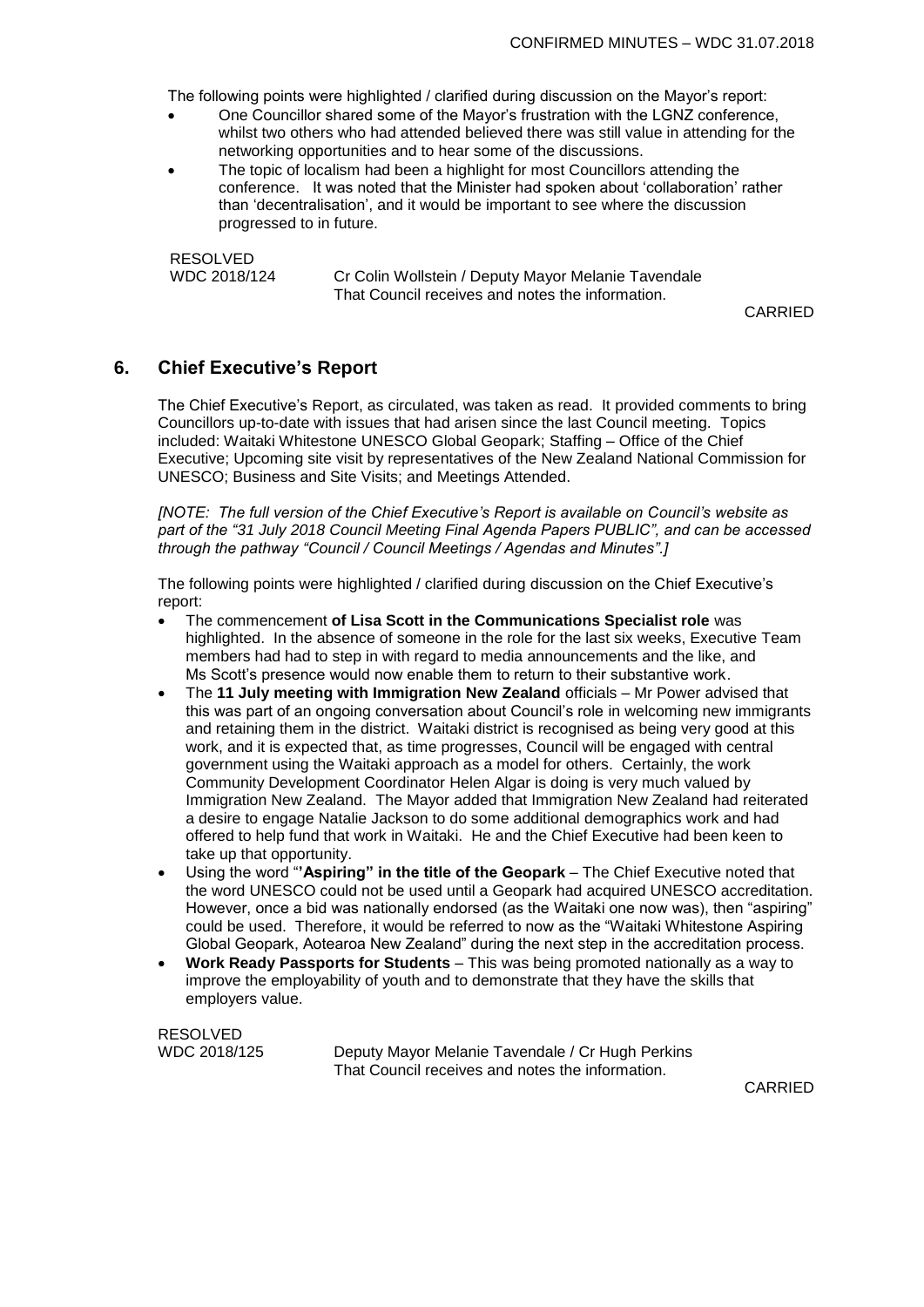### **7. Recommendations from Harbour Area Committee Meeting – 8 May 2018**

The recommendations report, as circulated, sought Council's approval of recommendations agreed at the Harbour Area Committee Meeting held on 8 May 2018.

### **Harbour Projects**

| <b>RESOLVED</b><br>WDC 2018/126              | Cr Jim Hopkins / Deputy Mayor Melanie Tavendale<br>That Council:<br>Approves the removal, relocation and reinstatement of the hut<br>1.<br>and mast with a \$20,000 budget funded from the Harbour<br>Project fund.<br>CARRIED |  |
|----------------------------------------------|--------------------------------------------------------------------------------------------------------------------------------------------------------------------------------------------------------------------------------|--|
|                                              | With regard to the <b>Committee's Resolution 2,</b> Cr Jeremy Holding said he was happy to move<br>an amended motion – that the words "with Oamaru stone block" be removed.                                                    |  |
| <b>RESOLVED</b><br>WDC 2018/127              | Cr Jeremy Holding / Cr Jim Hopkins<br>That Council approves the replacement of Holmes Wharf<br>2.<br>entrance fencing and signage, with a \$1,500 budget funded<br>from the Harbour Project fund.<br><b>CARRIED</b>            |  |
| With regard to the Committee's Resolution 3: |                                                                                                                                                                                                                                |  |
| <b>RESOLVED</b>                              |                                                                                                                                                                                                                                |  |

WDC 2018/128 Cr Jim Hopkins / Deputy Mayor Melanie Tavendale 3. That Council approves the installation of globe lights on the lampposts adjacent to the Esplanade, with a \$20,000 budget funded from the Harbour Project fund.

CARRIED

With regard to the **Committee's Resolution 4**, Cr Jim Hopkins said he was happy to move it with an amendment adding the words "or in the vicinity of" before "Sumpter Wharf", in order to provide more opportunity to consider the optimum location for the viewing area after hearing comments made during the Public Forum to this meeting.

The Chair then put the motion to the meeting.

| RESOLVED     |                                                                |
|--------------|----------------------------------------------------------------|
| WDC 2018/129 | Cr Jim Hopkins / Deputy Mayor Melanie Tavendale                |
|              | That Council approves the construction of a viewing area on or |
|              | in the vicinity of Sumpter Wharf with a \$35,000 budget        |
|              | allocated as part of the Holmes Wharf redecking project.       |

CARRIED

With regard to the **Committee's Resolution 5**, it was AGREED that a decision from Council was not required.

### **8. Recommendation from Finance, Audit and Risk Committee Meeting – 10 July 2018**

The recommendations report, as circulated, sought Council's approval of a recommendation agreed at the Finance, Audit and Risk Committee Meeting held on 10 July 2018.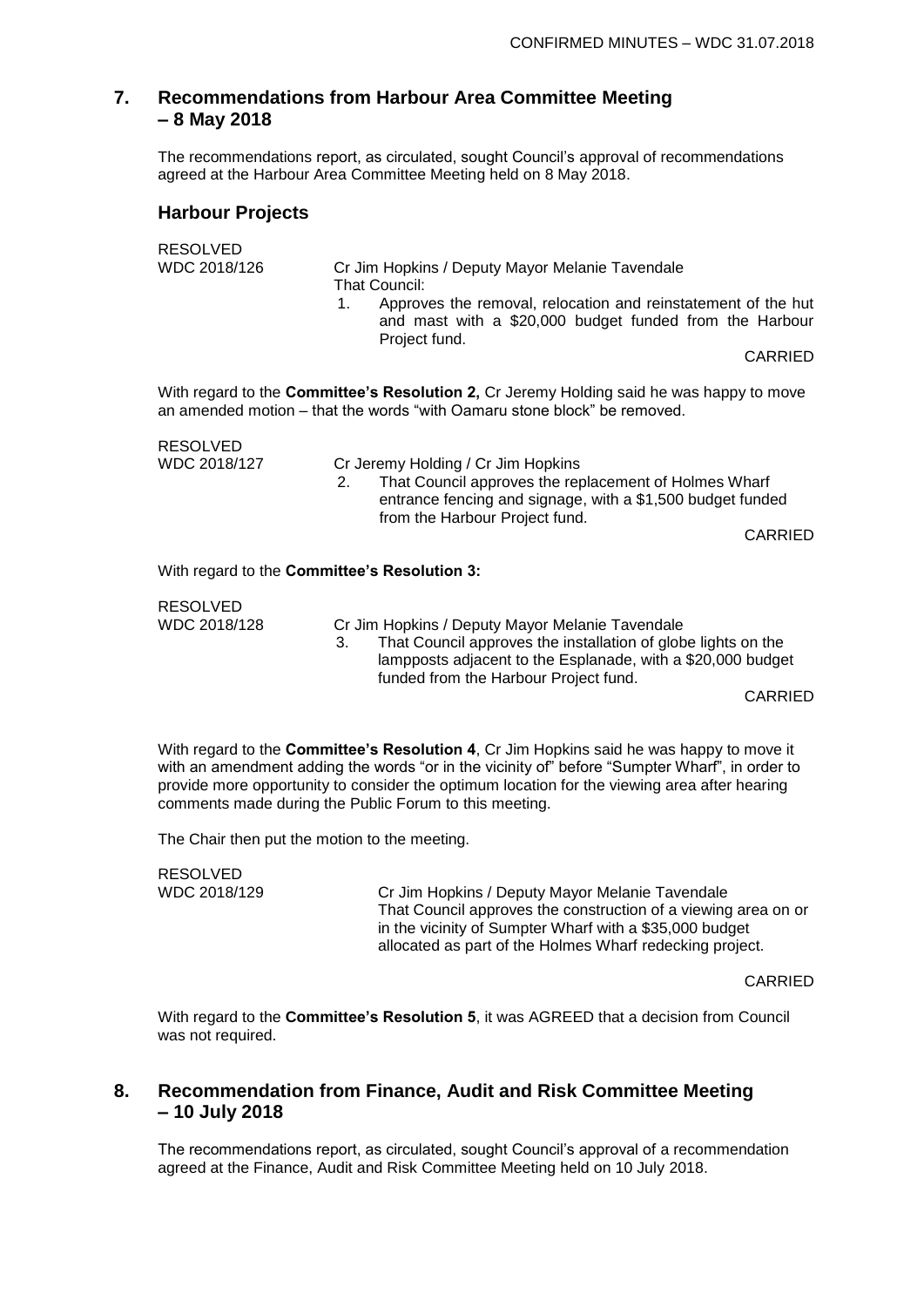### **Treasury Strategy, First Quarter, 2018-19 Financial Year**

The report, as circulated to the Committee, provided information on Council's proposed Treasury Strategy for the first quarter of the 2018-19 financial year.

RESOLVED WDC 2018/130 Cr Colin Wollstein / Cr Craig Dawson That Council adopts the proposed Treasury Strategy to cover the first quarter of the 2018-19 financial year, by:

• continuing the use of term deposit facilities for terms between 7 days and 12 months, and

• continuing to make minimal use of the call account, but always dependent on consideration of short-term operational cash requirements and on achieving target interest rates.

CARRIED

### **9. Recommendations from Assets Committee Meeting – 18 July 2018**

The recommendations report, as circulated, sought Council's approval of recommendations agreed at the Assets Committee Meeting held on 18 July 2018.

### **Roundabout Proposal for the Wansbeck and Tyne Streets Intersection**

The report, as circulated to the Committee, sought to improve the safety of road users and reduce the number of crashes at the Wansbeck and Tyne Streets intersection by installing a roundabout.

At the Committee Meeting on 18 July, an additional summary document was tabled that described what a similar roundabout proposal for the Eden and Reed Streets intersection may look like. Ultimately, a revised motion was put forward that sought a combined resolution from the Committee to recommend to Council that roundabouts be installed at both intersections.

During discussion on that motion, a request was made that, when the Recommendations from Committee report was brought before the 31 July 2018 Council Meeting for approval, it provided more detail about the other options in order that Council could be sure that it was fully informed to decide that roundabouts were the best of the possible options for both intersections.

That additional detailed information was contained in a separate memorandum entitled "Roundabout Proposals and Selection Criteria" which was attached to the Recommendations from Assets Committee Meeting report to this meeting.

The Chair suggested that the meeting receive the attached memorandum first.

RESOLVED

WDC 2018/131 Deputy Mayor Melanie Tavendale / Cr Bill Kingan That Council receives and notes the additional information contained in the memorandum "Roundabout Proposals and Selection Criteria" attached to the Recommendations from Committee report.

CARRIED

The Chair then declared the meeting adjourned at 10.18am.

He advised the public and media that the meeting would go straight into Public Excluded after the morning tea break until around 11.30am, and invited them to return at that time for the reconvening of the public session.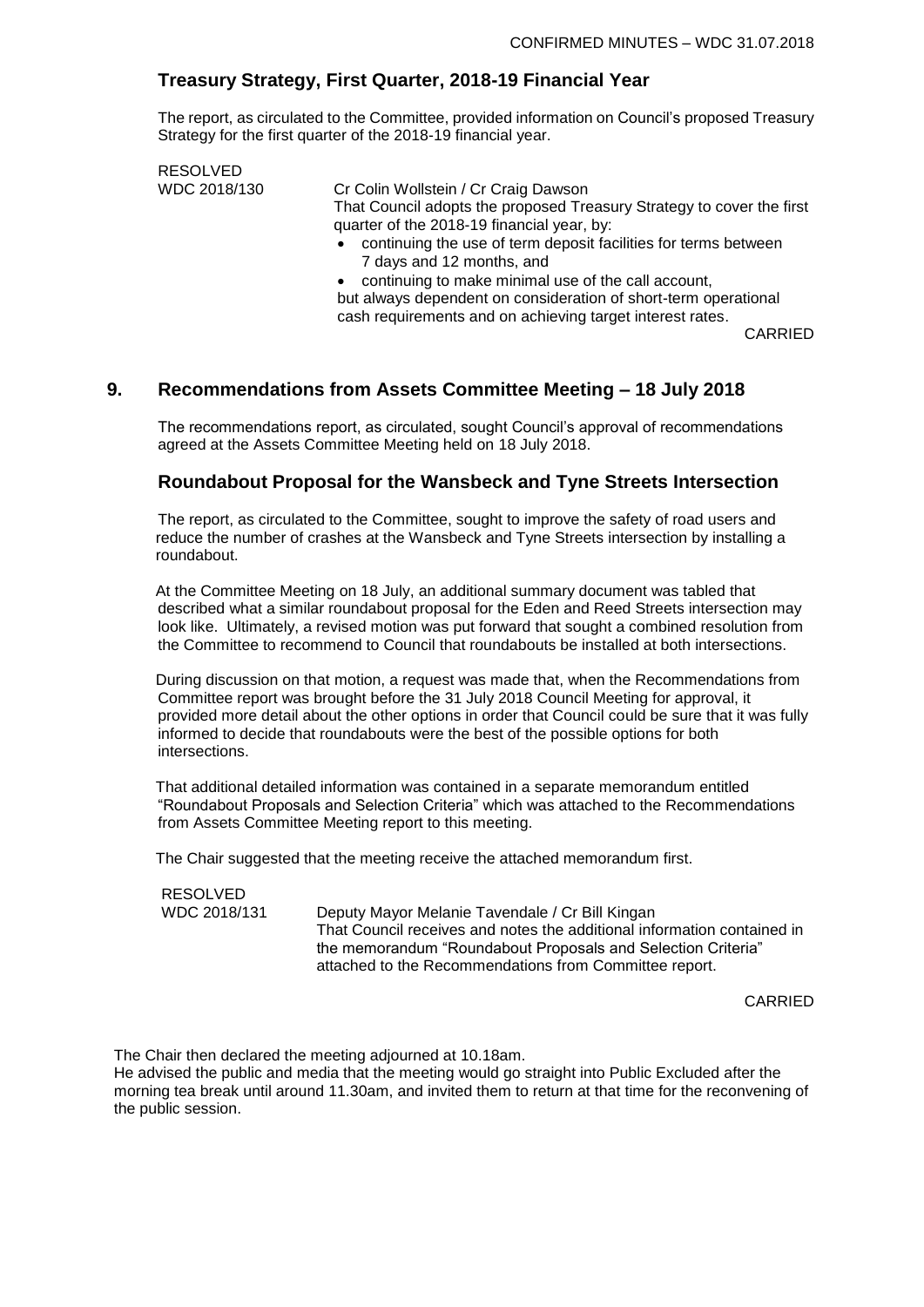### **Agenda Items were taken out of order from this point forward. Discussion and resolutions from this point forward are recorded in the order they were taken.**

The Chair reconvened the meeting at 10.45am, and signalled his intention to move the meeting into public excluded.

### **17. Resolution to Exclude the Public (Public Excluded Session 1)**

```
RESOLVED
```
WDC 2018/132 Deputy Mayor Melanie Tavendale / Cr Craig Dawson That the public be excluded from the following part of the proceedings of this meeting, namely agenda items 18, 19 and 20.

The general subject of each matter to be considered while the public is excluded; the reasons for passing this resolution in relation to each matter, and the specific grounds under Section 48(1) of the Local Government Official Information and Meetings Act 1987 for the passing of this resolution are as follows:

| General subject of each matter<br>to be considered |                                                                                         | Reason for passing this resolution in relation to each<br>matter $-$ Section 48(1)                                                                                                                                                               |  |
|----------------------------------------------------|-----------------------------------------------------------------------------------------|--------------------------------------------------------------------------------------------------------------------------------------------------------------------------------------------------------------------------------------------------|--|
|                                                    | Public Excluded:                                                                        |                                                                                                                                                                                                                                                  |  |
| 18.                                                | Confirmation of Public Excluded<br>Meeting Minutes - Council Meeting<br>26 June 2018 PE | To protect the privacy of natural persons.<br>Section $48(1)(a)$<br>(The disclosure of the information would cause                                                                                                                               |  |
| 19.                                                | Kurow Duntroon Irrigation Company<br>Redevelopment Proposal PE                          | unnecessary personal embarrassment to the persons<br>concerned.)                                                                                                                                                                                 |  |
| 20.                                                | Appointment of Council's Trustee on<br>the Oamaru Whitestone Civic Trust PE             | To enable the Council to carry out commercial<br>negotiations without prejudice or disadvantage.<br>Section $48(l)(a)$<br>(Premature disclosure of the information would<br>detrimentally affect the Council's position in the<br>negotiations.) |  |

These resolutions are made in reliance on Section 48(1) of the Local Government Official Information and Meetings Act 1987 and the particular interest or interests protected by Section 6 or Section 7 of the Act or Section 6 or Section 7 or Section 9 of the Official Information Act 1982, as the case may require, which would be prejudiced by holding of the whole or the relevant part of the proceedings of the meeting in public are as shown above (in brackets) with respect to each item.

CARRIED

**Public Excluded Minutes apply**

At 11.32am, the meeting reconvened in Public session. Members of the public and the media returned to the meeting.

The Chair directed discussion back to Agenda Item 9, to the second motion from the Assets Committee Meeting of 18 July 2018.

#### **9. Recommendations from Assets Committee Meeting – 18 July 2018** (Continued from first Public session at this meeting)

The Chair noted the earlier discussion on the second Committee motion in the first Public session of this meeting. He then proposed to move an amendment to that second motion in the Recommendations Report, by adding an additional point, namely: *"[That Council] consults with Oamaru Whitestone Civic Trust and Heritage New Zealand on the installation of the [Wansbeck and Tyne Streets intersection] roundabout."*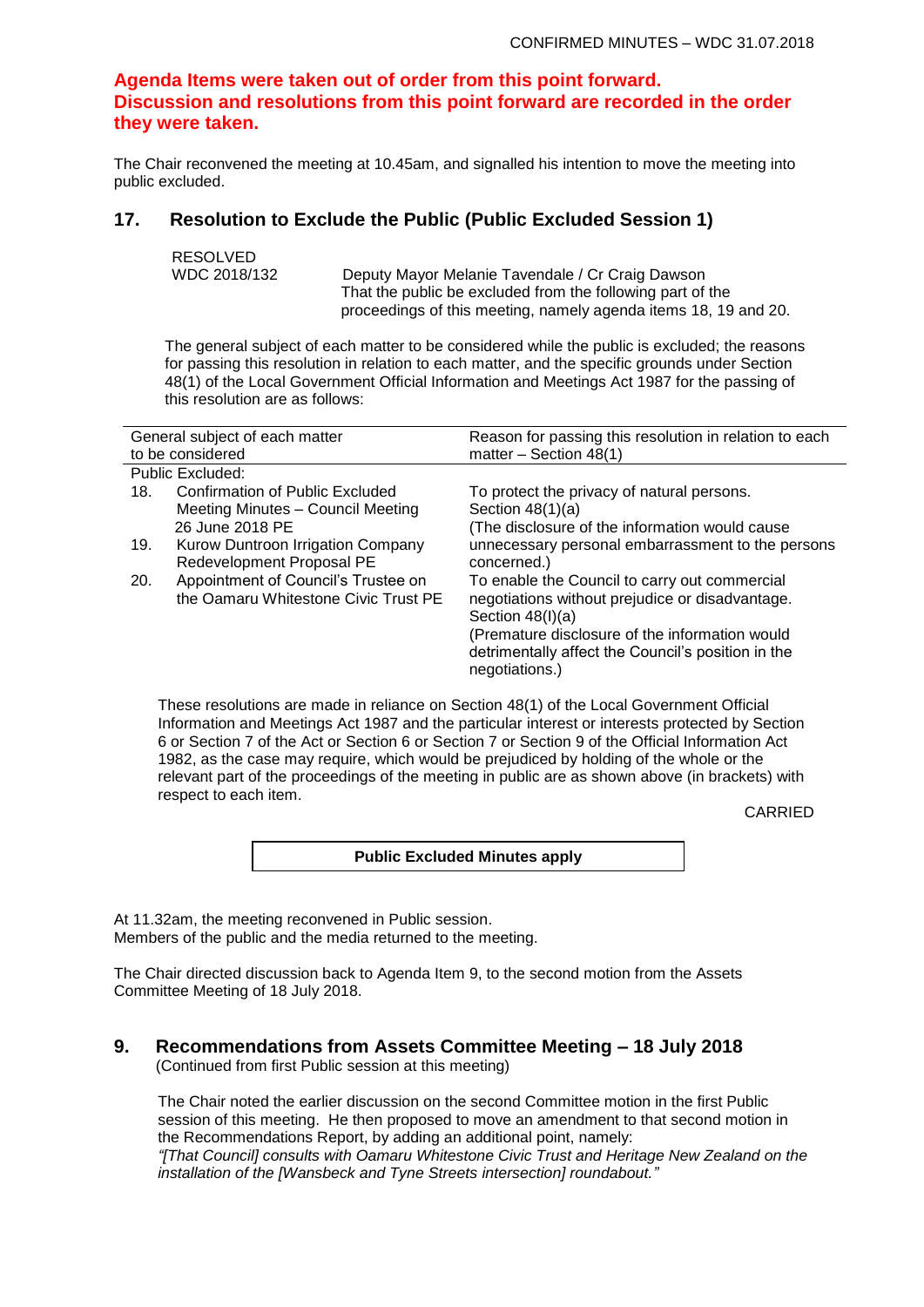RESOLVED

WDC 2018/137 Mayor Gary Kircher / Cr Peter Garvan

- That Council:
	- 1. Approves the installation of a roundabout at the Wansbeck and Tyne Streets Intersection.
	- 2. Consults with the Oamaru Whitestone Civic Trust and Heritage New Zealand on the installation of the Wansbeck and Tyne Streets roundabout.

CARRIED Against: Cr Hugh Perkins

With regard to the second motion from the Committee meeting, Deputy Mayor Melanie Tavendale said she would like to move an amended motion, namely by adding a second point as follows*: "[That Council] consults with neighbouring businesses prior to the installation of that roundabout."*

RESOLVED

WDC 2018/138 Deputy Mayor Melanie Tavendale / Cr Jim Hopkins That Council:

- 1. Approves the installation of a roundabout at the Eden and Reed Streets intersection.
- 2. Consults with neighbouring businesses prior to the installation of that roundabout.

CARRIED

### **10. Recommendations from Heritage, Environment and Regulatory Committee Meeting – 18 July 2018**

The recommendations report, as circulated, sought Council's approval of a recommendation from the Heritage, Environment and Regulatory Committee Meeting held on 18 July 2018.

### **Building Consent Exemption – Pole Sheds**

The report, as circulated to the Committee Meeting, sought to improve business process and reduce travel and inspection time by developing a standard process to assess Pole Shed applications.

Cr Jim Hopkins said he was happy to move an amended motion, namely: the addition of the words "from the requirement to be issued a building consent" after the words "pole sheds".

#### **Discussion on the amended motion:**

It was noted that the exemption only related to pole sheds, and was specific to the Rural General Zone. It was suggested that the wording of the motion be amended further to reflect these specific conditions. This was agreed by the mover and seconder.

The Chair then put the motion to the meeting.

RESOLVED

WDC 2018/139 Cr Jim Hopkins / Cr Craig Dawson

That Council approves a general discretionary exemption for pole sheds in the Rural General Zone from the requirement to be issued a building consent, to commence from 1 September 2018.

CARRIED

### **11. Resolution to correct the Rates set for 2018 – 2019 Rating Year**

The report, as circulated, sought Council's approval to revoke part of the resolution to set the rates adopted at the Council meeting on 26 June 2018; and to replace that revoked part with corrected elements of the table setting out rate levy codes and amounts to be rated as provided in this report, by following the procedure outlined in section 23.6 of the Waitaki District Council Standing Orders 2017.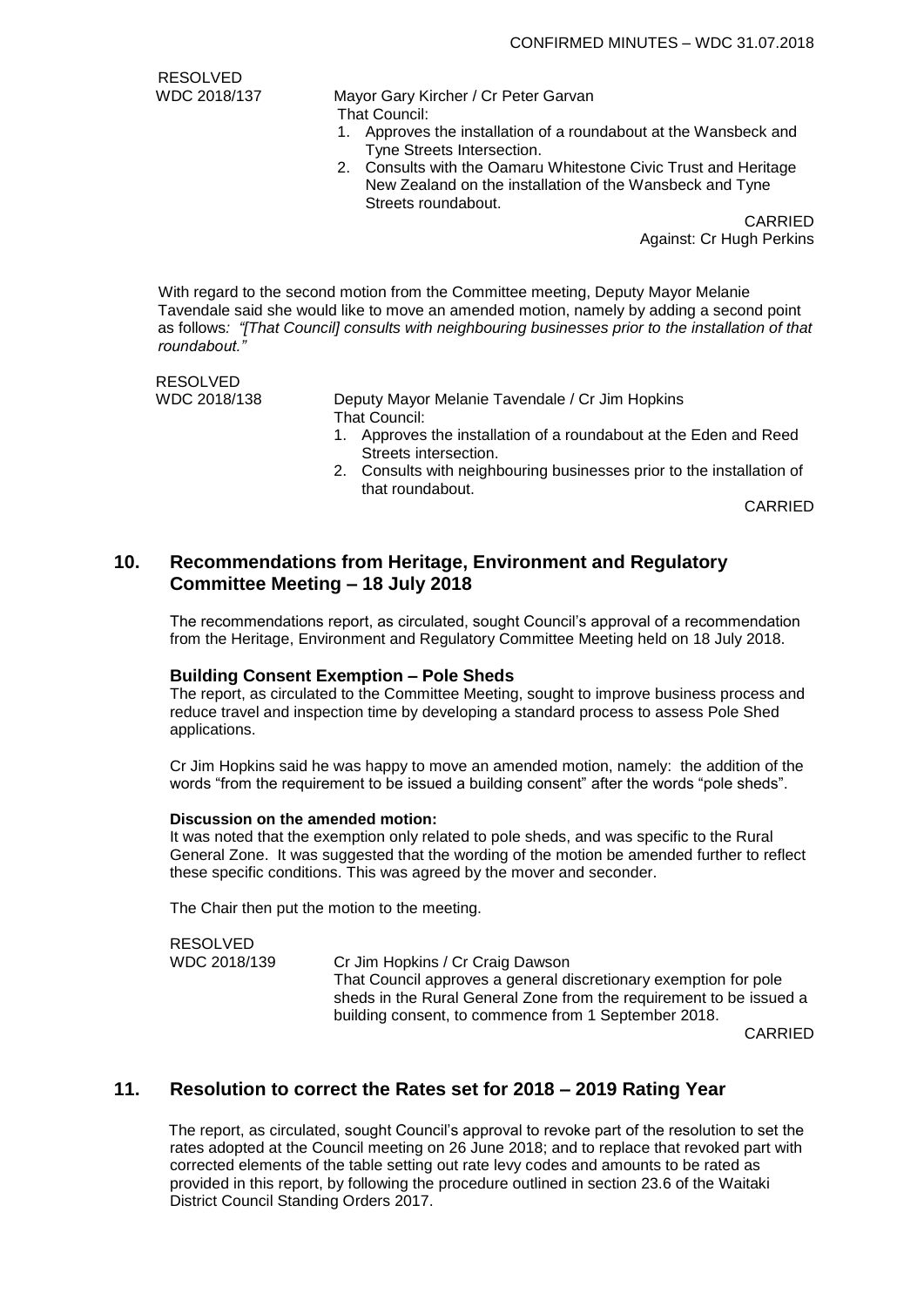| <b>RESOLVED</b> |                                                                                                                                        |  |  |
|-----------------|----------------------------------------------------------------------------------------------------------------------------------------|--|--|
| WDC 2018/140    | Deputy Mayor Melanie Tavendale / Mayor Gary Kircher                                                                                    |  |  |
|                 | That Council:                                                                                                                          |  |  |
|                 | Revokes a part of the resolution (WDC 2018/107) to set the<br>rates adopted at the meeting on 26 June 2018 (as outlined<br>below); and |  |  |
|                 | <b>Doplaces the revoked parts of that original resolution with</b>                                                                     |  |  |

2. Replaces the revoked parts of that original resolution with corrected elements of the table setting out rate levy codes and amounts to be rated as provided in the agenda report.

#### CARRIED

Pursuant to the resolution's point 1 above, the part of the original resolution to set the rates adopted at the meeting on 26 June 2018 that is covered by the revocation is identified as highlighted text in the first table below:

| <b>Name of Rate</b>               | <b>Summary Narrative</b>                                                                                                               | <b>LGRA</b> | Rate                      | <b>Required</b>                      |
|-----------------------------------|----------------------------------------------------------------------------------------------------------------------------------------|-------------|---------------------------|--------------------------------------|
|                                   | (Must be read in conjunction<br>with the Funding Impact<br>Statement).                                                                 | Ref         | Set<br>(GST<br>Inclusive) | <b>Revenue</b><br>(GST<br>Inclusive) |
| <b>Ward Services Rates</b>        | A targeted rate be set at a<br>uniform rate in the dollar,<br>based on the capital value of<br>each rating unit in each<br>Ward.       | s16(3)(b)   |                           |                                      |
| Ahuriri Ward Services Rate        |                                                                                                                                        |             | \$0.0241                  | \$396,290                            |
| Corriedale Ward Services Rate     |                                                                                                                                        |             | \$0.0108                  | \$312,197                            |
| <b>Oamaru Ward Services Rate</b>  |                                                                                                                                        |             | \$0.0563                  | \$1,067,360                          |
| <b>Waihemo Ward Services Rate</b> |                                                                                                                                        |             | \$0.0559                  | \$479,966                            |
| <b>Targeted Rates by Locality</b> | Targeted rates be set at a<br>uniform rate in the dollar,<br>based on the capital value of<br>each rating unit in the<br>defined area. | s16(3)(b)   |                           |                                      |
| Oamaru Business Area Rate A       |                                                                                                                                        |             | \$0.4302                  | \$534,777                            |
| Oamaru Business Area Rate B       |                                                                                                                                        |             | \$0.2151                  | \$102,292                            |
| Oamaru Urban Area                 |                                                                                                                                        |             | \$0.0269                  | \$399,864                            |
| <b>Township Amenity Rates</b>     | Targeted rates set at a<br>uniform rate in the dollar,<br>based on the land value of<br>each rating unit in the<br>defined area.       | s16(3)(b)   |                           |                                      |
| Duntroon                          |                                                                                                                                        |             | \$0.0601                  | \$1,725                              |
| Hampden                           |                                                                                                                                        |             | \$0.2152                  | \$34,500                             |
| Herbert                           |                                                                                                                                        |             | \$0.0564                  | \$1,725                              |
| Kakanui                           |                                                                                                                                        |             | \$0.0121                  | \$5,750                              |
| Kurow                             |                                                                                                                                        |             | \$0.1409                  | \$20,656                             |
| Lake Ohau                         |                                                                                                                                        |             | \$0.0241                  | \$3,819                              |
| Maheno                            |                                                                                                                                        |             | \$0.0915                  | \$1,725                              |
| Moeraki                           |                                                                                                                                        |             | \$0.0222                  | \$6,876                              |
| Oamaru                            |                                                                                                                                        |             | \$0.1161                  | \$539,651                            |
| Omarama                           |                                                                                                                                        |             | \$0.0568                  | \$20,973                             |
| Otematata                         |                                                                                                                                        |             | \$0.1288                  | \$63,841                             |
| Palmerston                        |                                                                                                                                        |             | \$0.2602                  | \$47,548                             |
| Shag Point                        |                                                                                                                                        |             | \$0.0163                  | \$1,725                              |
| Weston                            |                                                                                                                                        |             | \$0.1140                  | \$41,559                             |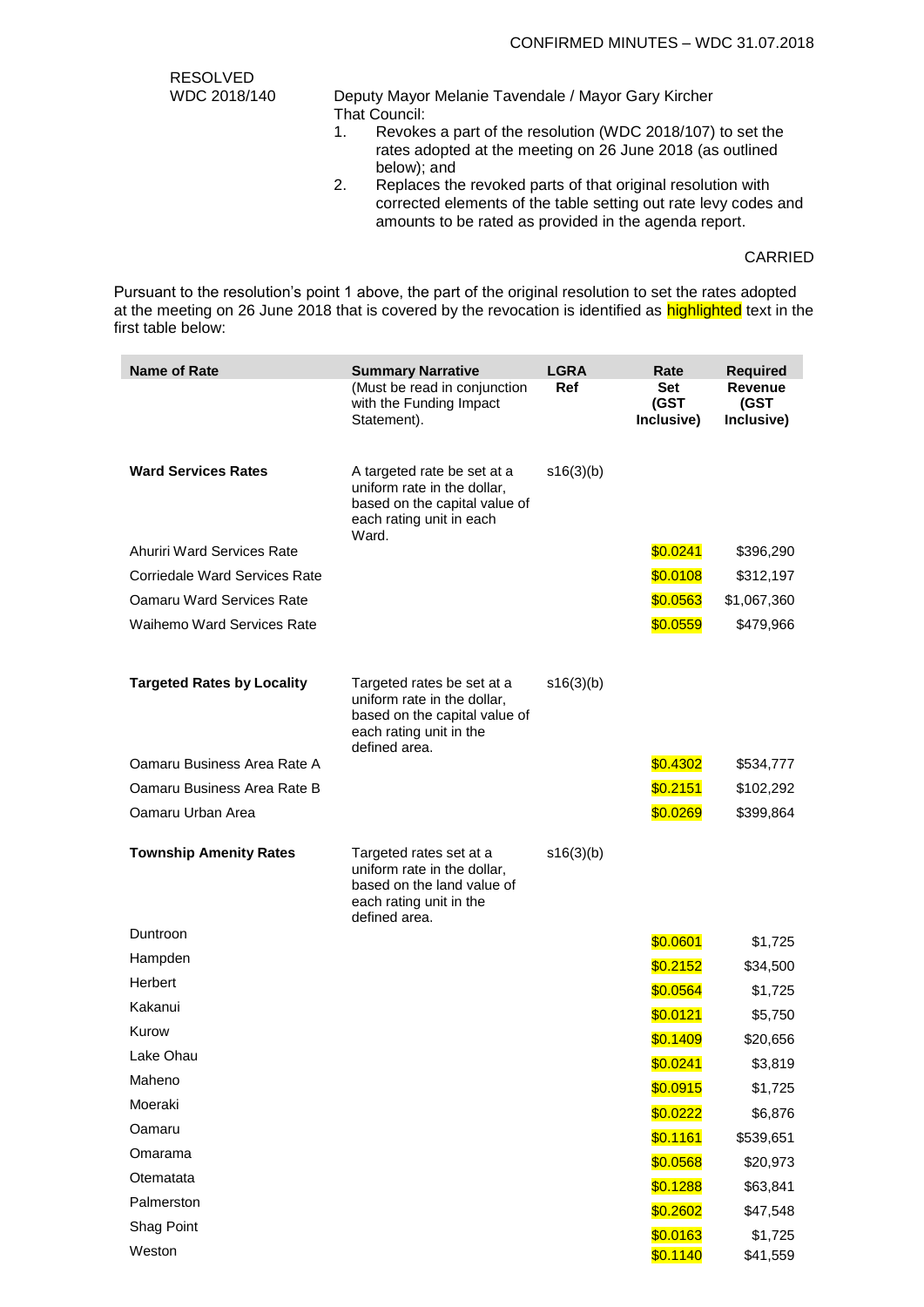### **Replacement of a part of the original resolution following revocation**

Pursuant to the resolution's point 2 above, the table below records the replacement of the highlighted text in table 1 following their revocation under point 1, with the corrected rate levy codes.

| <b>Name of Rate</b>                  | <b>Summary Narrative</b>                                                                                                               | <b>LGRA</b> | Rate                      | <b>Required</b>                      |
|--------------------------------------|----------------------------------------------------------------------------------------------------------------------------------------|-------------|---------------------------|--------------------------------------|
|                                      | (Must be read in conjunction<br>with the Funding Impact<br>Statement).                                                                 | Ref         | Set<br>(GST<br>Inclusive) | <b>Revenue</b><br>(GST<br>Inclusive) |
| <b>Ward Services Rates</b>           | A targeted rate be set at a<br>uniform rate in the dollar,<br>based on the capital value of<br>each rating unit in each<br>Ward.       | s16(3)(b)   |                           |                                      |
| <b>Ahuriri Ward Services Rate</b>    |                                                                                                                                        |             | \$0.0214                  | \$396,290                            |
| <b>Corriedale Ward Services Rate</b> |                                                                                                                                        |             | \$0.0098                  | \$312,197                            |
| Oamaru Ward Services Rate            |                                                                                                                                        |             | \$0.0460                  | \$1,067,360                          |
| <b>Waihemo Ward Services Rate</b>    |                                                                                                                                        |             | \$0.0486                  | \$479,966                            |
| <b>Targeted Rates by Locality</b>    | Targeted rates be set at a<br>uniform rate in the dollar,<br>based on the capital value of<br>each rating unit in the<br>defined area. | s16(3)(b)   |                           |                                      |
| Oamaru Business Area Rate A          |                                                                                                                                        |             | \$0.3609                  | \$534,777                            |
| Oamaru Business Area Rate B          |                                                                                                                                        |             | \$0.1804                  | \$102,292                            |
| Oamaru Urban Area                    |                                                                                                                                        |             | \$0.0218                  | \$399,864                            |
| <b>Township Amenity Rates</b>        | Targeted rates set at a<br>uniform rate in the dollar,<br>based on the land value of<br>each rating unit in the<br>defined area.       | s16(3)(b)   |                           |                                      |
| Duntroon                             |                                                                                                                                        |             | \$0.0416                  | \$1,725                              |
| Hampden                              |                                                                                                                                        |             | \$0.1422                  | \$34,500                             |
| Herbert                              |                                                                                                                                        |             | \$0.0383                  | \$1,725                              |
| Kakanui                              |                                                                                                                                        |             | \$0.0113                  | \$5,750                              |
| Kurow                                |                                                                                                                                        |             | \$0.1196                  | \$20,656                             |
| Lake Ohau                            |                                                                                                                                        |             | \$0.0129                  | \$3,819                              |
| Maheno                               |                                                                                                                                        |             | \$0.0496                  | \$1,725                              |
| Moeraki                              |                                                                                                                                        |             | \$0.0270                  | \$6,876                              |
| Oamaru                               |                                                                                                                                        |             | \$0.0996                  | \$539,651                            |
| Omarama                              |                                                                                                                                        |             | \$0.0515                  | \$20,973                             |
| Otematata                            |                                                                                                                                        |             | \$0.1242                  | \$63,841                             |
| Palmerston                           |                                                                                                                                        |             | \$0.2073                  | \$47,548                             |
| Shag Point                           |                                                                                                                                        |             | \$0.0157                  | \$1,725                              |
| Weston                               |                                                                                                                                        |             | \$0.0972                  | \$41,559                             |

A full version of the Corrected Resolution to Set the Rates for the 2018/19 Rating Year is attached as Appendix 1 to these minutes.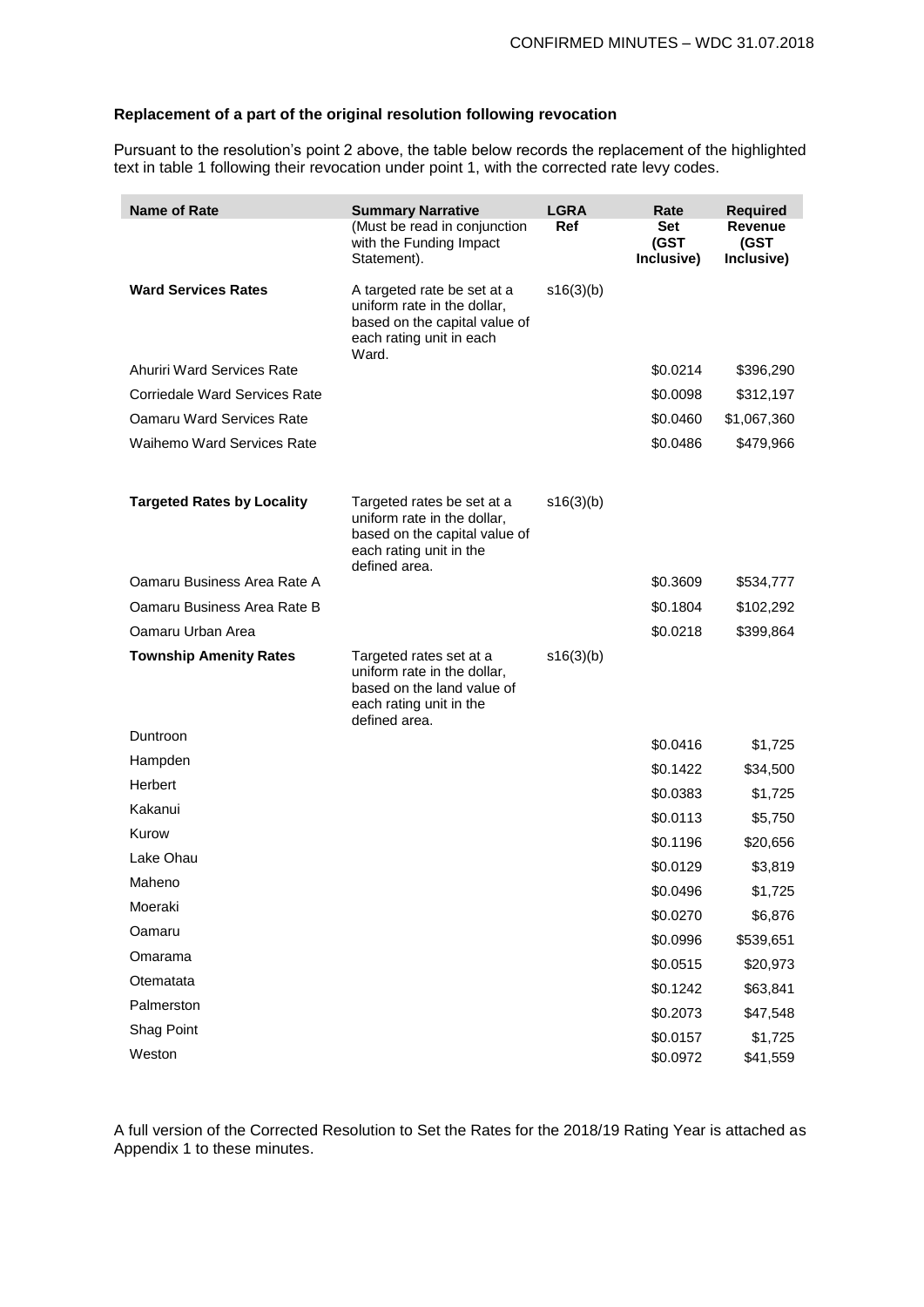# **12. Warrant of Appointment**

| <b>RESOLVED</b><br>WDC 2018/141 | Cr Jim Hopkins / Cr Hugh Perkins<br>That, subject to a successful Police Vetting clearance, Waitaki<br>District Council resolves as follows: |                                                                                                                                                                                                                                                                                                                                                                                                                                                                                                                                                                                                                                                                                                                                                                         |  |  |
|---------------------------------|----------------------------------------------------------------------------------------------------------------------------------------------|-------------------------------------------------------------------------------------------------------------------------------------------------------------------------------------------------------------------------------------------------------------------------------------------------------------------------------------------------------------------------------------------------------------------------------------------------------------------------------------------------------------------------------------------------------------------------------------------------------------------------------------------------------------------------------------------------------------------------------------------------------------------------|--|--|
|                                 | Waitaki District Council hereby appoints James Patrick Latimer<br>(employee of North Otago Security Limited) as:                             |                                                                                                                                                                                                                                                                                                                                                                                                                                                                                                                                                                                                                                                                                                                                                                         |  |  |
|                                 | a)                                                                                                                                           | An 'Enforcement Officer' under Section 177 of the Local<br>Government Act 2002 with authority to exercise the following<br>powers:<br>Entry of private land or building other than a<br>i)<br>dwellinghouse (s171);<br>Entry of land or building (including dwellinghouse, if<br>ii)<br>accompanied by a constable) for enforcement purposes<br>(s172);<br>Entry of land or buildings in cases of emergency (s173);<br>iii)<br>and<br>Authority to act (s174).<br>iv)                                                                                                                                                                                                                                                                                                   |  |  |
|                                 | b)                                                                                                                                           | An 'Enforcement Officer' under Section 38 of the Resource<br>Management Act 1991 with authority to exercise all the powers<br>of an Enforcement Officer under the Resource Management<br>Act 1991, and in particular the following powers:<br>Acquire Information (s22);<br>i)<br>Serve abatement notices (s322);<br>ii)<br>Compliance with abatement notices (power to seize)<br>iii)<br>(s323);<br>Issue and effect of Excessive Noise Direction (s327);<br>iv)<br>and<br>Compliance with an Excessive Noise Direction (s328).<br>V)                                                                                                                                                                                                                                  |  |  |
|                                 | c)                                                                                                                                           | A 'Dog Control Officer' under Section 11 of the Dog Control<br>Act 1996 with authority to exercise all the powers of a Dog<br>Control Officer under the Dog Control Act 1996, and in<br>particular the following powers:<br>Enter land or premises (except dwellinghouse) to<br>i)<br>inspect dog (s14);<br>Seize and remove dog to provide food and shelter (s14);<br>ii)<br>iii)<br>Request information about dog owner (s19);<br>Request information about dog (s19);<br>iv)<br>Enter land, premises or dwellinghouse in relation to dog<br>V)<br>attack (s57);<br>Seize or destroy dog in relation to dog attack (s57);<br>vi)<br>Remove dog from land or premises in relation to barking<br>vii)<br>$dog$ (s55); and<br>Issue infringement notices (s66).<br>viii) |  |  |
|                                 | d)                                                                                                                                           | An 'Enforcement Officer' under Section 32 of the Freedom of<br>Camping Act 2011 with all the powers of an Enforcement<br>Officer under the Freedom of Camping Act 2011, and in<br>particular the following powers:<br>Issue infringement notices for offences (s27);<br>i)<br>Require certain information (s35);<br>ii)<br>iii)<br>Require certain persons to leave the area (S36); and<br>Seize or impound certain property (s37).<br>iv)                                                                                                                                                                                                                                                                                                                              |  |  |
|                                 | e)                                                                                                                                           | A 'Litter Control Officer' under Section 5 of the Litter Act 1979<br>with authority to exercise all the powers of a Litter Control<br>Officer under the Litter Act 1979.<br>CARRIED                                                                                                                                                                                                                                                                                                                                                                                                                                                                                                                                                                                     |  |  |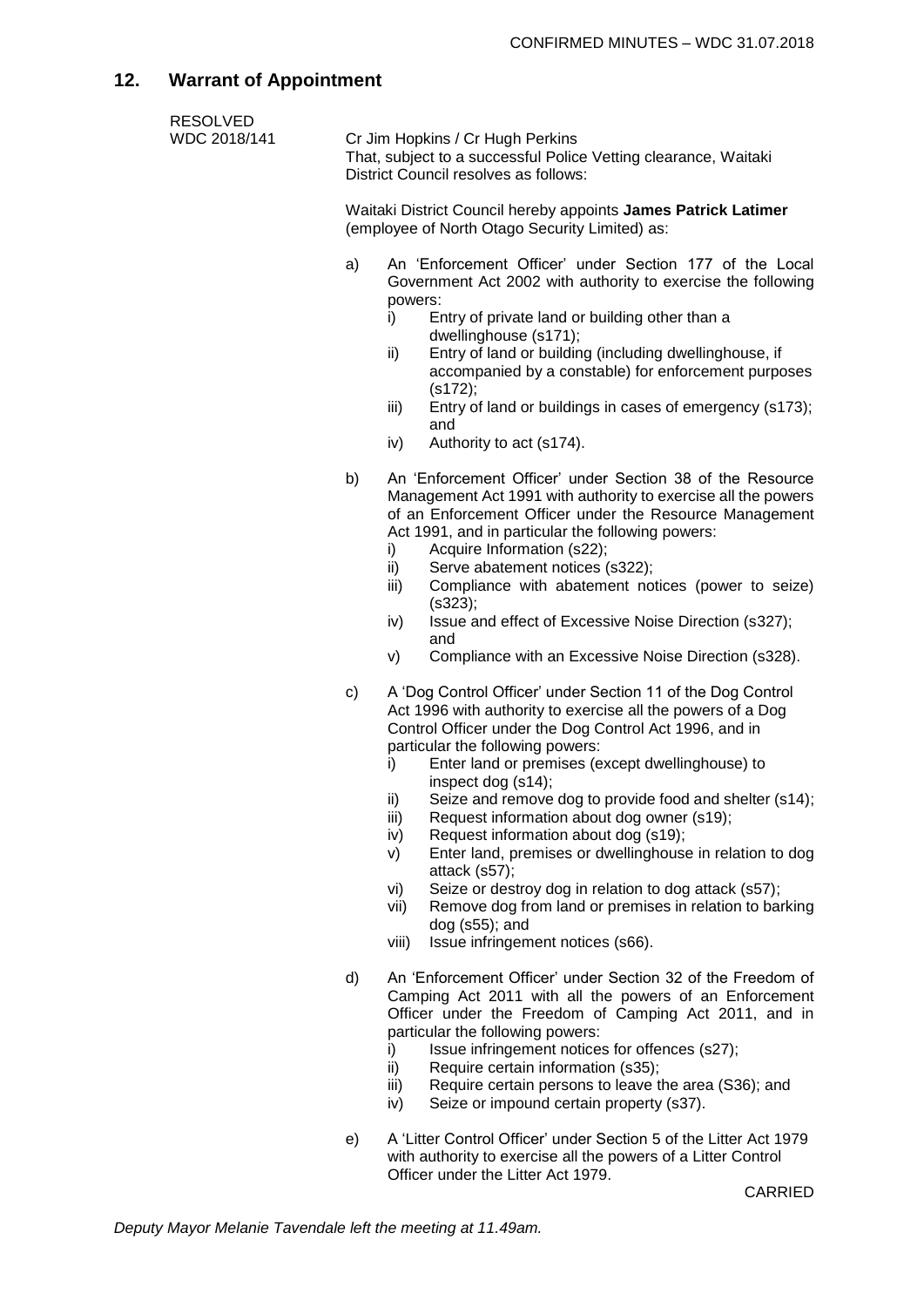CARRIED

### **13. Waitaki District Urban Fire Prevention Bylaw – Revocation**

The report, as circulated, sought Council's approval to revoke the Waitaki District Urban Fire Prevention Bylaw, which has been superseded with the introduction of the Fire and Emergency New Zealand Act 2017.

*Cr Colin Wollstein left the meeting at 11.51am.*

| RESOLVED     |                                                                    |
|--------------|--------------------------------------------------------------------|
| WDC 2018/142 | Cr Bill Kingan / Cr Jeremy Holding                                 |
|              | That Council approves the revocation of the Waitaki District Urban |
|              | Fire Prevention Bylaw and for that fact to be publicly notified.   |

*Deputy Mayor Melanie Tavendale returned to the meeting at 11.52am.*

### **14. Representation Review 2018**

The report, as circulated, sought to recommend that Council's Initial Proposal for representation arrangements for the 2019 and 2022 elections be formally adopted and that the proposal be distributed for public consultation, in line with legislative requirements.

*Cr Colin Wollstein returned to the meeting at 11.53am.*

Group Manager Lisa Baillie introduced the report, and outlined the process that had been followed. She noted that the Community Boards agreed with Council's proposal on all but one point – they wanted to retain five elected members on each Community Board, whereas Council's proposal was to reduce that number to four.

Cr Hugh Perkins then said he would move an amended motion, namely: that item 3(b) referred to "five" elected members rather than "four".

#### **Discussion on the motion:**

A further change to the report's recommendation was suggested – that the word "extended" in the bracketed part of 1(c) be replaced with the word "amended". This was accepted by the mover and seconder of the Notice of Motion under discussion.

RESOLVED

WDC 2018/143 Cr Hugh Perkins / Cr Craig Dawson

That Council:

1. Adopts as its Initial Proposal for the Representation Review for the local election to be held in 2019, and subsequent elections until altered by a subsequent decision, the following:

- (a) That the Council comprises 10 Councillors elected from four Wards, and the Mayor elected at large;
- (b) That the Council retains the existing Ward names of Ahuriri, Corriedale, Oamaru and Waihemo;
- (c) That the proposed boundary of the existing Ahuriri Ward be amended, and the proposed boundary of the Corriedale Ward be consequently reduced, to the boundary between the Otago and Canterbury Regional Councils that runs through the Waitaki District (a map showing the proposed amended Ward boundaries is attached as Appendix 3).
- (d) That the boundaries of both the Oamaru Ward and the Waihemo Ward remain as they are.
- (f) That the population each ward will represent will be as follows: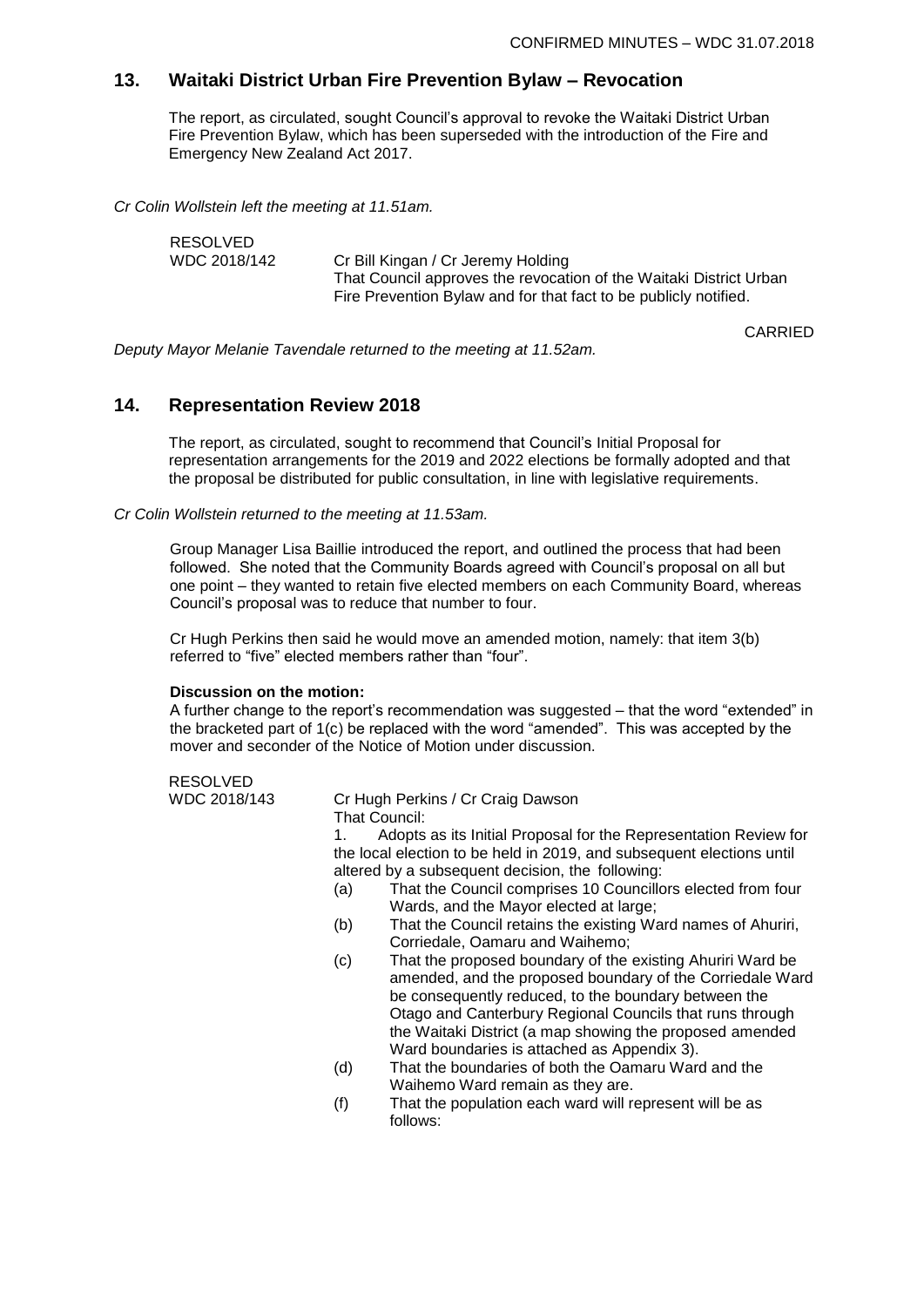| General<br>Wards | General<br>Electoral<br>Population | Number of<br>councillors<br>per ward | Population<br>per councillor | Deviation<br>from<br>district<br>average<br>population<br>per<br>councillor | % deviation<br>from district<br>average<br>population<br>per<br>councillor |
|------------------|------------------------------------|--------------------------------------|------------------------------|-----------------------------------------------------------------------------|----------------------------------------------------------------------------|
| Ahuriri          | 1.732                              |                                      | 1,732                        | -487                                                                        | $-21.95$                                                                   |
| Oamaru           | 13,715                             | 6                                    | 2,286                        | 67                                                                          | 3.02                                                                       |
| Waihemo          | 2,337                              |                                      | 2,337                        | 118                                                                         | 5.32                                                                       |
| Corriedale       | 4,408                              | $\overline{2}$                       | 2,204                        | $-15$                                                                       | $-0.68$                                                                    |
| Total            | 22,192                             | 10                                   | 2,219                        |                                                                             |                                                                            |

2. Acknowledges that the proposed Ahuriri Ward percentage deviation of -21.95% is outside that permitted by section 19 V (2) of the Local Electoral Act 2001, and agrees to seek an exemption from the Local Government Commission on the basis that:

- (a) there is a community of interest between those in the Duntroon area and the balance of the Ahuriri Ward in that the links between them are stronger than other links;
- (b) altering the boundaries of the Ahuriri Ward further to make it compliant would limit effective representation of communities of interest by dividing a community of interest between wards;
- (c) the Ahuriri Ward comprises a number of isolated communities and consequently needs a separate councillor and community board to be effectively represented;
- (d) the extended area proposed for the Ahuriri Ward is included in the identified outstanding natural landscape area;
- (e) there is considerable growth in tourism and holiday home activity in a number of the key isolated communities within the Ahuriri Ward (eg Omarama, Otematata, Kurow and Ohau) that results in them having much larger population bases during the summer months, and in them having a unique identity within the Ahuriri Ward and the Waitaki district as a whole that needs separate representation for effective representation to be achieved.

3. Retains both the Ahuriri and the Waihemo Community Boards and;

- (a) that the name of the Boards be the Ahuriri Community Board and the Waihemo Community Board;
- (b) that the Ahuriri and Waihemo Community Boards comprise five elected members, each elected "at large" within their respective communities;
- (c) that the Ward Councillor elected to the Ahuriri and Waihemo Wards be appointed to the Ahuriri and Waihemo Community Boards respectively; and
- (d) that the proposed boundaries of the Ahuriri Community Board be extended to the boundary between the Otago and Canterbury Regional Councils that runs through the Waitaki **District.**

4. Gives public notice of the proposals contained in this resolution in accordance with the legislative requirements.

5. Hears submissions on this initial proposal within the required timeframes.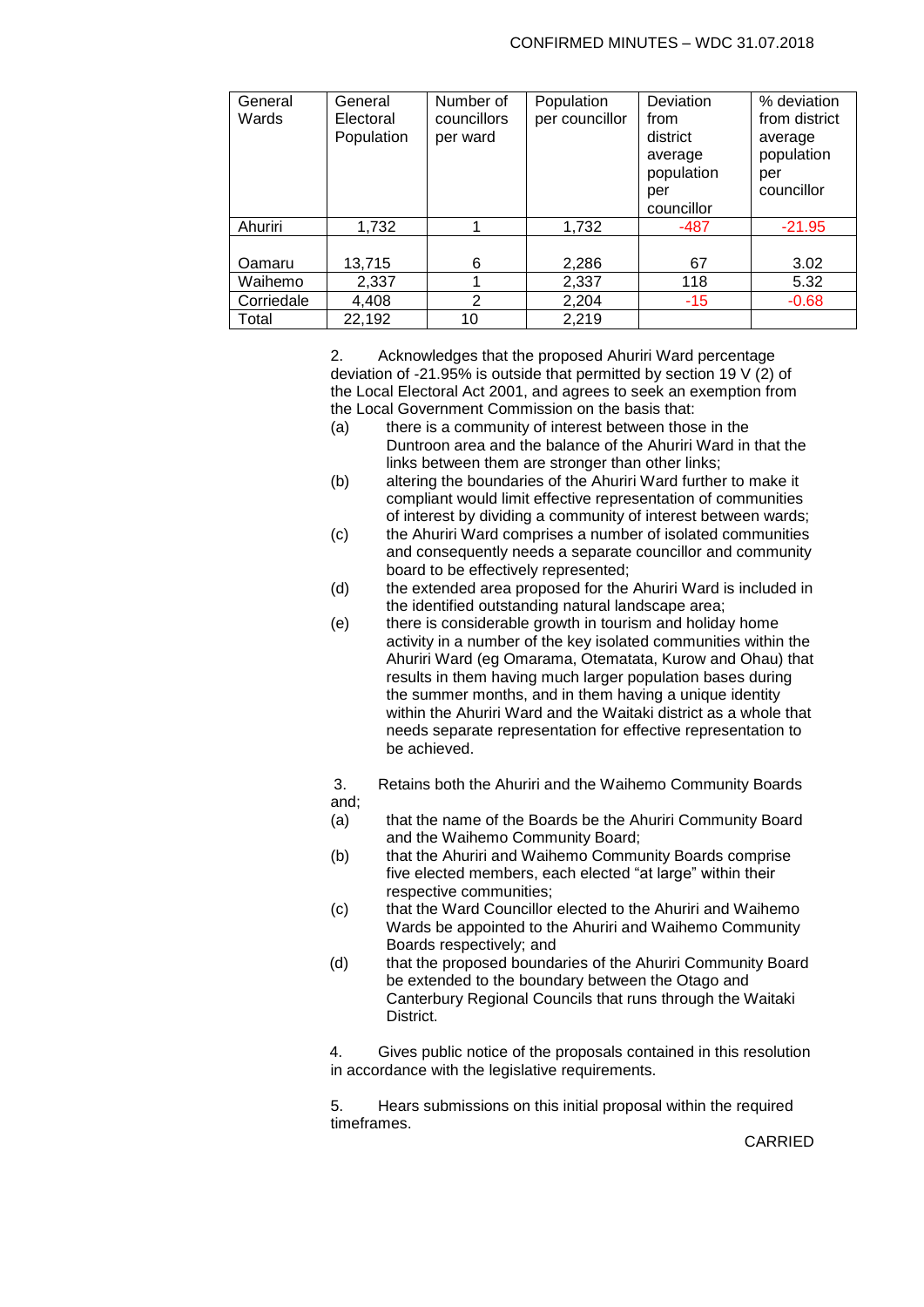### **15. Outcomes from Cultural Facility Development Project Workshop – 18 April 2018**

The report, as circulated, sought to identify next steps to achieve a short-term (three to five year) 'Do Now' upgrade of the cultural facilities pending a renewal of vision and strategy for the Cultural Facilities Development Project (CFDP) and other possible related projects.

Deputy Mayor Melanie Tavendale said she was happy to move the motion as stated in the report.

RESOLVED<br>WDC 2018/144

Deputy Mayor Melanie Tavendale / Cr Jan Wheeler That Council:

- 1. Instructs officers to develop detailed analysis and costings for the range of components across the options for the Forrester Gallery, North Otago Museum and Waitaki District Archive (the 'cultural facilities') to enable a preferred option to be developed based on detailed data.
- 2. Approves any costs in preparing the reports to be funded from the Cultural Facility Development budget.
- 3. Reinstates existing service levels prior to Council's decision CDFAC17/013 on 13 September 2017 which reduced the service levels of the Archive Reference Desk.
- 4. Releases a public position statement for stakeholders, in particular local community and funders, regarding the current status of the Cultural Facility Development Project (CFDP).

CARRIED AGAINST: Cr Jim Hopkins

## **16. Class 4 Gambling Venues and TAB Venues Policies Review 2018**

The report, as circulated, sought Council's approval of draft documents and a process to consult with the community as part of a 2018 review of the Class 4 Gambling and TAV Venues Policies.

| RESOLVED     |                                                                                                                                                                                                                                                                                                                                                                                                                                                                                                                                                                                                                                                                                                                                                               |
|--------------|---------------------------------------------------------------------------------------------------------------------------------------------------------------------------------------------------------------------------------------------------------------------------------------------------------------------------------------------------------------------------------------------------------------------------------------------------------------------------------------------------------------------------------------------------------------------------------------------------------------------------------------------------------------------------------------------------------------------------------------------------------------|
| WDC 2018/145 | Cr Jim Hopkins / Cr Jan Wheeler<br>That Council:<br>Approves the Draft Class 4 Gambling Venues Policy (as<br>1.<br>attached to the agenda report) for consultation, to commence<br>on 6 August 2018<br>Approves the Draft Totalisator Agency Board (TAB) Venues<br>2.<br>Policy (as attached to the agenda report) for consultation, to<br>commence on 6 August 2018<br>Approves the Draft Class 4 Gambling and TAB Venue Policies<br>3.<br>2018 Statement of Proposal document (as attached to the<br>agenda report)<br>Approves the Public Consultation document (as attached to<br>4.<br>the agenda report)<br>5.<br>Community Engagement Plan (as attached to the agenda<br>report)<br>6.<br>Decides whether submissions on the policies and consultation |
|              | documents are to be heard by the Heritage, Environment and<br>Regulatory Committee, or Council.                                                                                                                                                                                                                                                                                                                                                                                                                                                                                                                                                                                                                                                               |
|              |                                                                                                                                                                                                                                                                                                                                                                                                                                                                                                                                                                                                                                                                                                                                                               |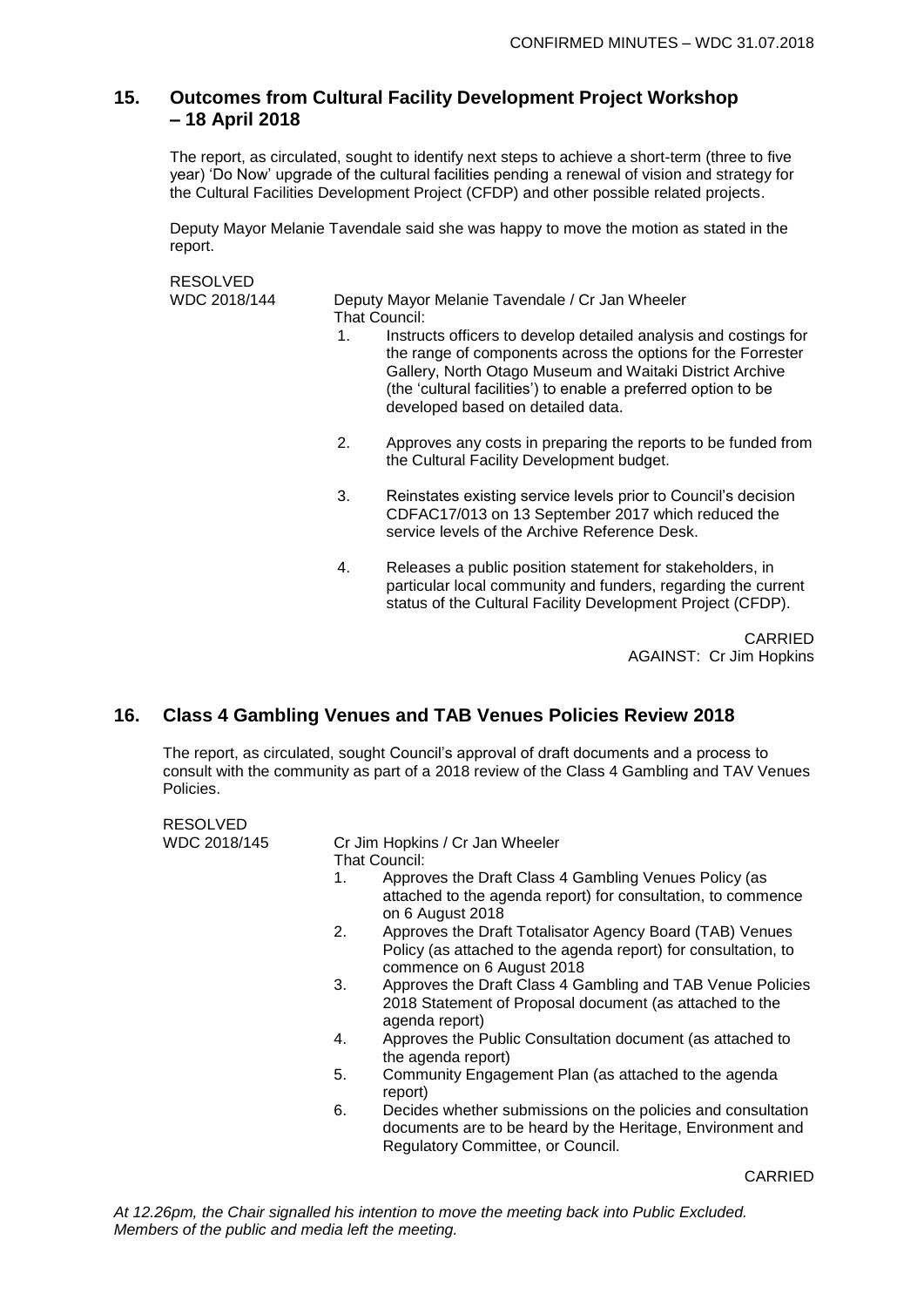### **17(b). Resolution to Exclude the Public**

RESOLVED

WDC 2018/146 Cr Hugh Perkins / Deputy Mayor Melanie Tavendale That the public be excluded from the following part of the proceedings of this meeting, namely agenda items 21, 22, 23, and 24.

The general subject of each matter to be considered while the public is excluded; the reasons for passing this resolution in relation to each matter, and the specific grounds under Section 48(1) of the Local Government Official Information and Meetings Act 1987 for the passing of this resolution are as follows:

| General subject of each matter |                                             | Reason for passing this resolution in relation to each |  |  |
|--------------------------------|---------------------------------------------|--------------------------------------------------------|--|--|
| to be considered               |                                             | matter $-$ Section 48(1)                               |  |  |
|                                | Public Excluded:                            |                                                        |  |  |
| 21.                            | Recommendation from Harbour Area            | To protect the privacy of natural persons.             |  |  |
|                                | Committee Meeting, 8 May 2018 PE            | Section $48(1)(a)$                                     |  |  |
| 22.                            | Recommendation from Finance, Audit          | (The disclosure of the information would cause)        |  |  |
|                                | and Risk Committee Meeting, 10 July         | unnecessary personal embarrassment to the persons      |  |  |
|                                | 2018 PE                                     | concerned.)                                            |  |  |
| 23.                            | Recommendation from Assets                  | To enable the Council to carry out commercial          |  |  |
|                                | Committee Meeting, 18 July 2018 PE          | negotiations without prejudice or disadvantage.        |  |  |
| 24.                            | <b>Remuneration Authority Determination</b> | Section $48(l)(a)$                                     |  |  |
|                                | 2019 – Waitaki District Council             | (Premature disclosure of the information would         |  |  |
|                                | Amendment PE                                | detrimentally affect the Council's position in the     |  |  |
|                                |                                             | negotiations.)                                         |  |  |
|                                |                                             |                                                        |  |  |

These resolutions are made in reliance on Section 48(1) of the Local Government Official Information and Meetings Act 1987 and the particular interest or interests protected by Section 6 or Section 7 of the Act or Section 6 or Section 7 or Section 9 of the Official Information Act 1982, as the case may require, which would be prejudiced by holding of the whole or the relevant part of the proceedings of the meeting in public are as shown above (in brackets) with respect to each item.

CARRIED

**Public Excluded Minutes apply**

### **25. Resolution to Return to the Public Meeting**

RESOLVED WDC 2018/154 Cr Colin Wollstein / Cr Jeremy Holding That Council resumes in open meeting and decisions made in public excluded session are confirmed and made public as and when required and considered.

CARRIED

### **26. Release of Previously Public Excluded Information**

In accordance with Clause 17.5 of the Waitaki District Council Standing Orders 2016 to 2019, and with Resolution WDC 2018/153 of this meeting, Council agreed to release in the public minutes of this 31 July 2018 Council Meeting the following previously public excluded information:

#### **18. Confirmation of Public Excluded Meeting Minutes PE**

| RESOLVED     |                                                              |
|--------------|--------------------------------------------------------------|
| WDC 2018/134 | Cr Jim Hopkins / Cr Craig Dawson                             |
|              | That Council confirms public excluded minutes of the 26 June |
|              | 2018 Council meeting, as circulated, as a true and correct   |
|              | record.                                                      |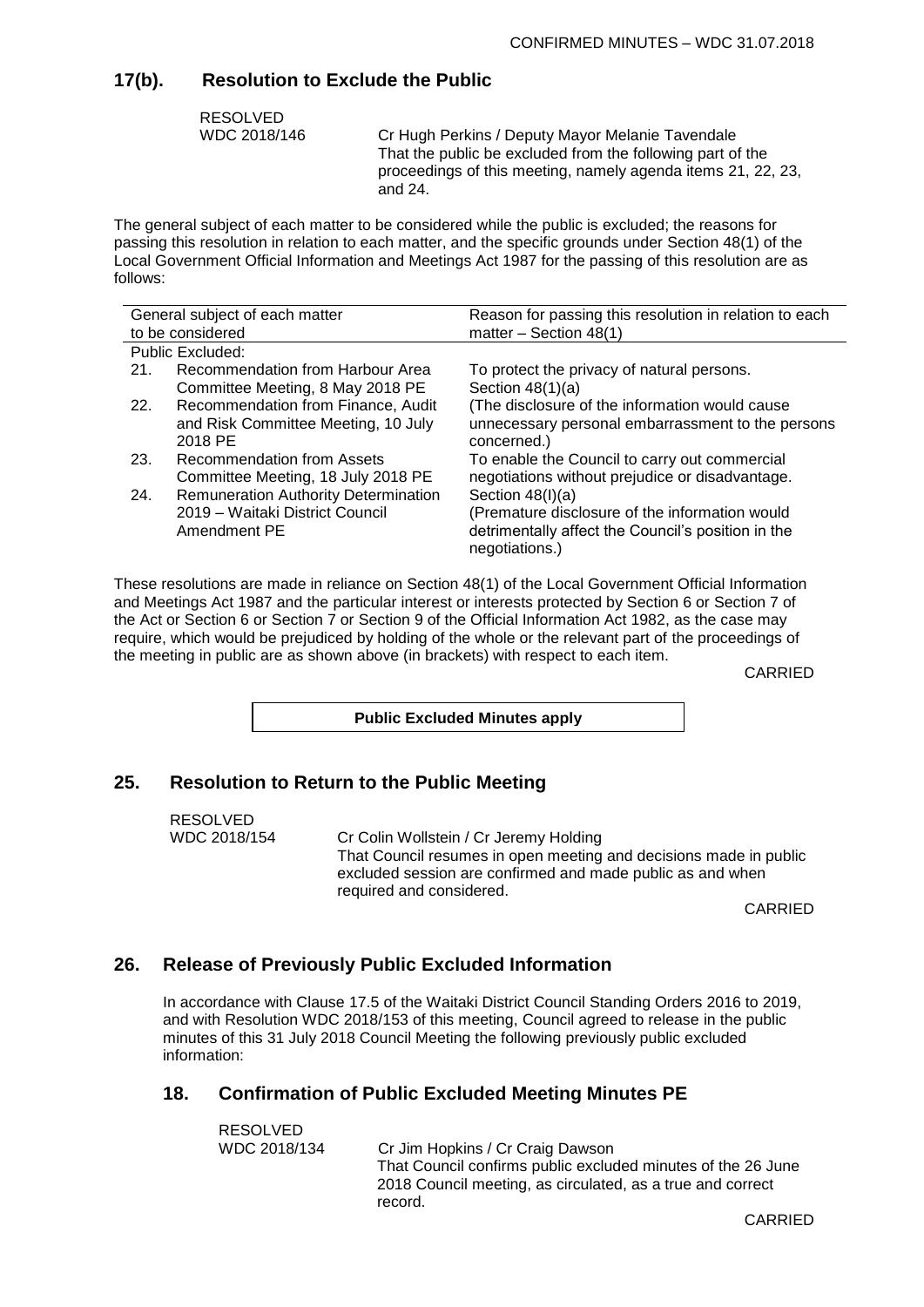### **21. Recommendations from Harbour Area Committee Meeting – 8 May 2018 PE**

### **1. Harbour Proposals PE**

RESOLVED WDC 2018/147 Deputy Mayor Melanie Tavendale / Cr Craig Dawson That Council places the sale and development of Site 1 located on the Esplanade on hold until a workshop of full Council has been held.

CARRIED

### **24. Remuneration Authority Determination 2018 – Update PE**

RESOLVED

WDC 2018/152 Cr Craig Dawson / Cr Hugh Perkins That Council:

- 1. Adopts the revised Remuneration Authority Determination categories and remunerations as stated in the attachment to this report which took effect from 1 July 2017; and
- 2. Instructs Officers to submit the revised document to the Remuneration Authority, with a request that the Remuneration Authority use the document to recalculate its Remuneration Authority Determination 2019 for the Waitaki District Council and then issue an amendment to the 2019 Determination for Waitaki District Council that was published on 26 July 2018; and
- 3. Instructs Officers to take the necessary payroll action to correct payments to Councillors that were made during the FY 2017-2018 remuneration period as a result of the Committee restructure which took effect from 6 December 2017, so that they align with the categories and remuneration amounts stated in the revised document.

CARRIED

There being no further business, the Chair declared the meeting closed at 1.22pm.

CONFIRMED at the Council Meeting held on the 11th day of September 2018 in the Council Chamber, Third Floor, Office of the Waitaki District Council, 20 Thames Street, Oamaru.

Chairperson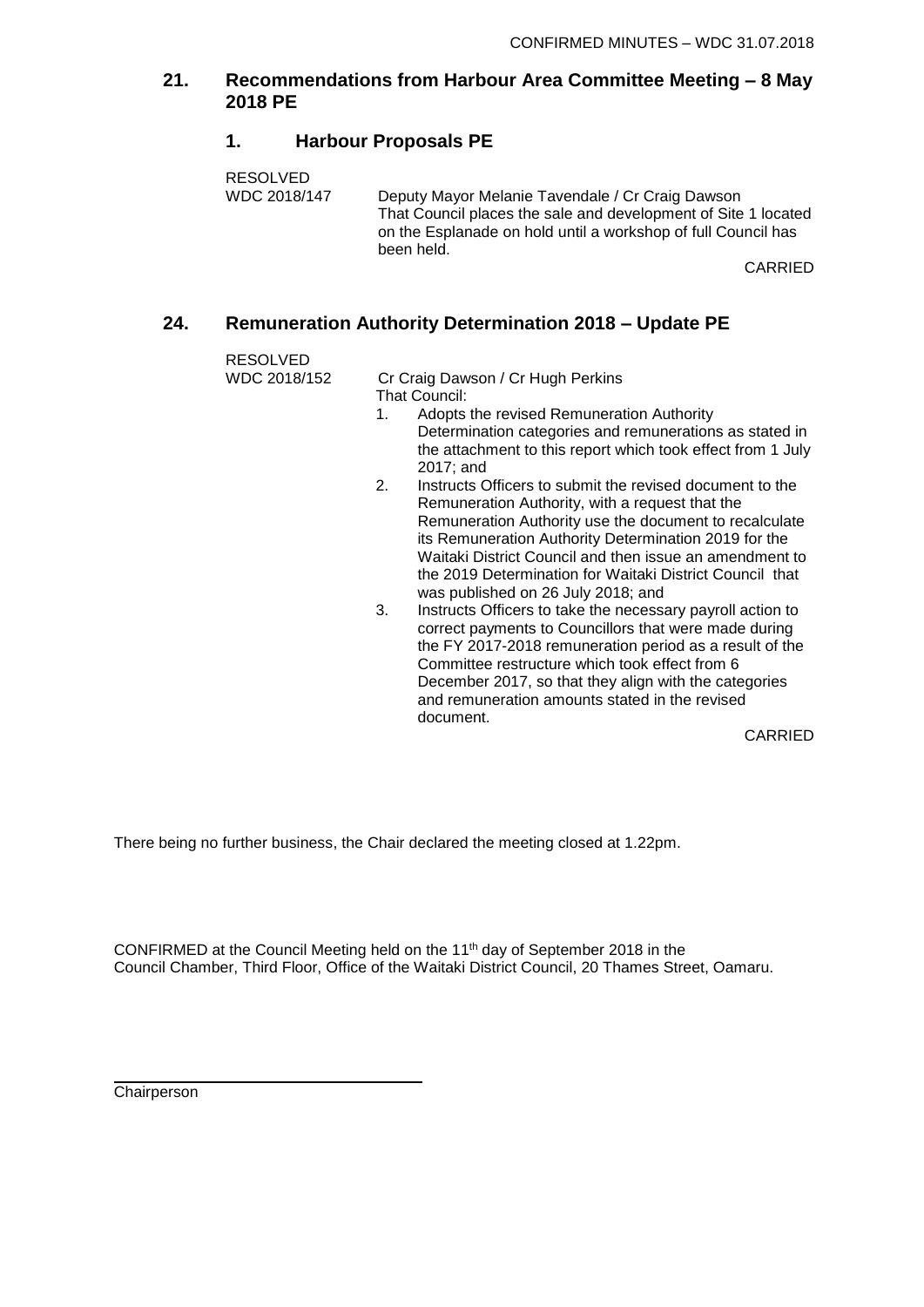### **Appendix 1 – Corrected Resolution to Set the Rates for the 2018/19 Rating Year**

The Resolution to Set the Rates for the 2018/19 Rating Year was originally resolved at the 26 June 2018 Waitaki District Council Meeting, pursuant to Resolution WDC 2018/107.

Parts of that original resolution were revoked and replaced pursuant to a second Resolution WDC 2018/140 at the subsequent Waitaki District Council Meeting on 31 July 2017.

Copied below is the full corrected version of the rates as set for the 2018/19 rating year following the revocation and replacement of corrected levy rate codes.

| <b>RESOLVED</b> |                                                                                                                                                                                                                                                                                                                                                                                                                                                                   |
|-----------------|-------------------------------------------------------------------------------------------------------------------------------------------------------------------------------------------------------------------------------------------------------------------------------------------------------------------------------------------------------------------------------------------------------------------------------------------------------------------|
| WDC 2018/107    | Cr Jim Hopkins / Deputy Mayor Melanie Tavendale<br>That Council agrees to set the rates and due dates for payments, and<br>authorise the penalty regime for the 2018/19 year commencing 1 July<br>2018 and ending 30 June 2019, in accordance with the information<br>contained in the 2018/19 Annual Plan (year 1 of the 2018-28 Long<br>Term Plan) as set out below. All amounts are GST inclusive and the<br>rates in the dollar are shown per \$100 of value. |
| and             |                                                                                                                                                                                                                                                                                                                                                                                                                                                                   |
| <b>RESOLVED</b> |                                                                                                                                                                                                                                                                                                                                                                                                                                                                   |
| WDC 2018/140    | Deputy Mayor Melanie Tavendale / Mayor Gary Kircher                                                                                                                                                                                                                                                                                                                                                                                                               |
|                 | That Council:                                                                                                                                                                                                                                                                                                                                                                                                                                                     |
|                 | Revokes a part of the resolution (WDC 2018/107) to set the<br>3.<br>rates adopted at the meeting on 26 June 2018 (as outlined<br>below); and                                                                                                                                                                                                                                                                                                                      |
|                 | Replaces the revoked parts of that original resolution with<br>4.                                                                                                                                                                                                                                                                                                                                                                                                 |

corrected elements of the table setting out rate levy codes and amounts to be rated as provided in the agenda report.

| <b>Name of Rate</b>                     | <b>Summary Narrative</b><br>(Must be read in conjunction<br>with the Funding Impact                                                 | <b>LGRA</b><br>Ref | Rate<br><b>Set</b><br>(GST | <b>Required</b><br><b>Revenue</b><br>(GST |
|-----------------------------------------|-------------------------------------------------------------------------------------------------------------------------------------|--------------------|----------------------------|-------------------------------------------|
|                                         | Statement).                                                                                                                         |                    | Inclusive)                 | Inclusive)                                |
| <b>General Rate</b>                     | A uniform rate in the dollar<br>rate based on the land value<br>of each rating unit in the<br>District.                             | s13(2)(a)          | \$0.0565                   | \$2,387,653                               |
| <b>Uniform Annual General</b><br>Charge | Charged on each Separately<br>Used or Inhabited Part<br>(SUIP) of a rating unit in the<br>District.                                 | s15(1)(b)          | \$414.00                   | \$5,534,070                               |
| <b>District Services Rate</b>           | A targeted rate be set at a<br>uniform rate in the dollar,<br>based on the capital value of<br>each rating unit in the<br>District. | s16(3)(a)          | \$0.0300                   | \$2,465,119                               |
| <b>Ward Services Charges</b>            | Charged on each Separately<br>Used or Inhabited Part<br>(SUIP) of a rating unit in the<br>District differentiated by<br>Ward.       | s16(3)(b)          |                            |                                           |
| Ahuriri Ward Services Charge            |                                                                                                                                     |                    | \$118.00                   | \$191,290                                 |
| Corriedale Ward Services Charge         |                                                                                                                                     |                    | \$326.00                   | \$903,768                                 |
| Oamaru Ward Services Charge             |                                                                                                                                     |                    | \$526.00                   | \$3,688,604                               |
| Waihemo Ward Services Charge            |                                                                                                                                     |                    | \$118.00                   | \$232,338                                 |
| <b>Ward Services Rates</b>              | A targeted rate be set at a<br>uniform rate in the dollar,<br>based on the capital value of<br>each rating unit in each<br>Ward.    | s16(3)(b)          |                            |                                           |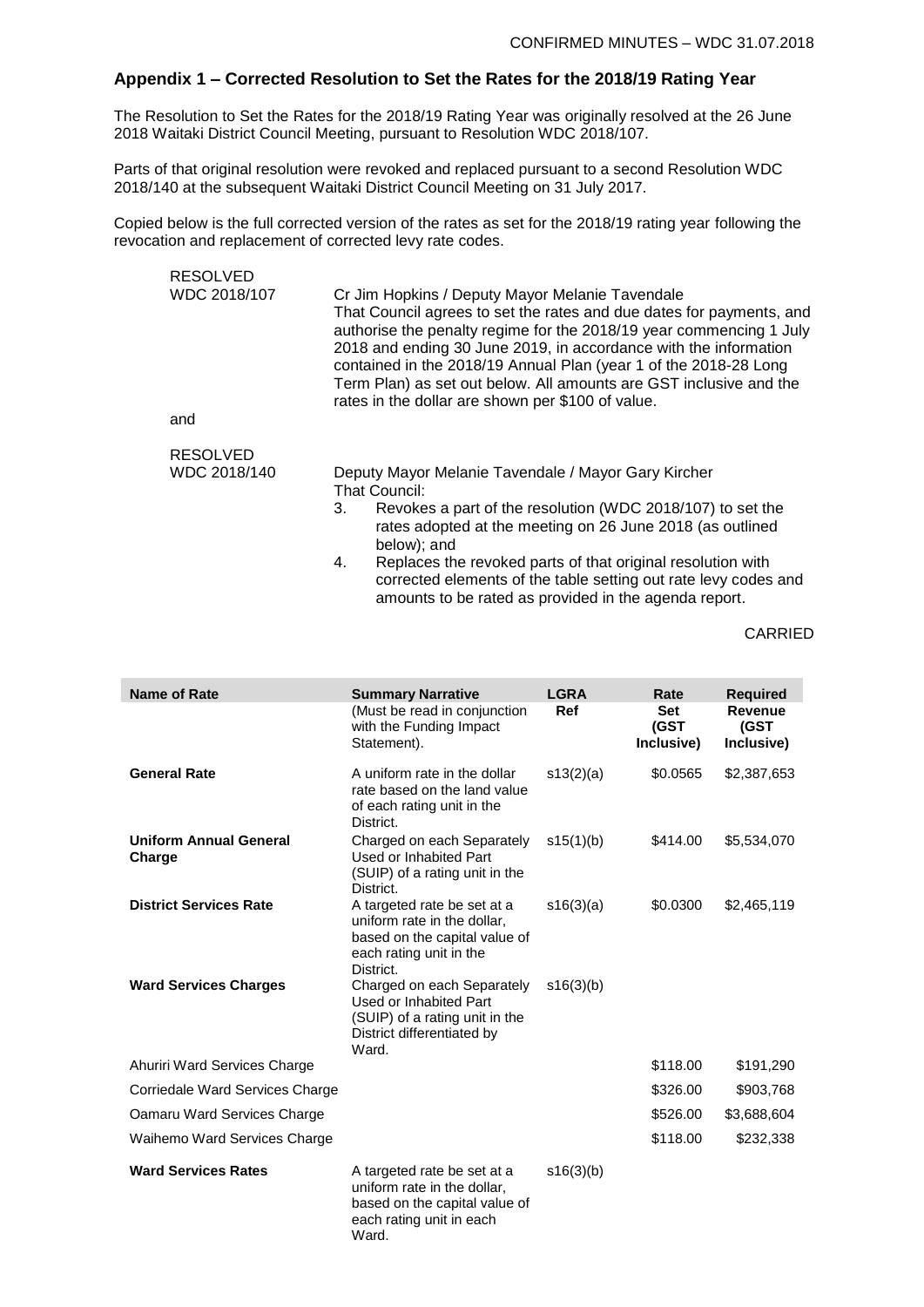#### CONFIRMED MINUTES – WDC 31.07.2018

| Ahuriri Ward Services Rate           |                                                                                                                                        |           | \$0.0214 | \$396,290   |
|--------------------------------------|----------------------------------------------------------------------------------------------------------------------------------------|-----------|----------|-------------|
| <b>Corriedale Ward Services Rate</b> |                                                                                                                                        |           | \$0.0098 | \$312,197   |
| <b>Oamaru Ward Services Rate</b>     |                                                                                                                                        |           | \$0.0460 | \$1,067,360 |
| <b>Waihemo Ward Services Rate</b>    |                                                                                                                                        |           | \$0.0486 | \$479,966   |
| <b>Community Board Rates</b>         | A targeted rate be set at a<br>uniform rate in the dollar,<br>based on the land value of<br>each rating unit in each<br>Ward.          | s16(3)(b) |          |             |
| Ahuriri Community Board Rate         |                                                                                                                                        |           | \$0.0072 | \$40,996    |
| Waihemo Community Board<br>Rate      |                                                                                                                                        |           | \$0.0240 | \$129,369   |
| <b>Targeted Rates by Locality</b>    | Targeted rates be set at a<br>uniform rate in the dollar,<br>based on the capital value of<br>each rating unit in the<br>defined area. | s16(3)(b) |          |             |
| Oamaru Business Area Rate A          |                                                                                                                                        |           | \$0.3609 | \$534,777   |
| Oamaru Business Area Rate B          |                                                                                                                                        |           | \$0.1804 | \$102,292   |
| Oamaru Urban Area                    |                                                                                                                                        |           | \$0.0218 | \$399,864   |
| <b>Township Amenity Rates</b>        | Targeted rates set at a<br>uniform rate in the dollar,<br>based on the land value of<br>each rating unit in the<br>defined area.       | s16(3)(b) |          |             |
| Duntroon                             |                                                                                                                                        |           | \$0.0416 | \$1,725     |
| Hampden                              |                                                                                                                                        |           | \$0.1422 | \$34,500    |
| Herbert                              |                                                                                                                                        |           | \$0.0383 | \$1,725     |
| Kakanui                              |                                                                                                                                        |           | \$0.0113 | \$5,750     |
| Kurow                                |                                                                                                                                        |           | \$0.1196 | \$20,656    |
| Lake Ohau                            |                                                                                                                                        |           | \$0.0129 | \$3,819     |
| Maheno                               |                                                                                                                                        |           | \$0.0496 | \$1,725     |
| Moeraki                              |                                                                                                                                        |           | \$0.0270 | \$6,876     |
| Oamaru                               |                                                                                                                                        |           | \$0.0996 | \$539,651   |
| Omarama                              |                                                                                                                                        |           | \$0.0515 | \$20,973    |
| Otematata                            |                                                                                                                                        |           | \$0.1242 | \$63,841    |
| Palmerston                           |                                                                                                                                        |           | \$0.2073 | \$47,548    |
| Shag Point                           |                                                                                                                                        |           | \$0.0157 | \$1,725     |
| Weston                               |                                                                                                                                        |           | \$0.0972 | \$41,559    |
| <b>Roading Rate</b>                  | A differentiated targeted rate<br>based on the capital value of<br>each rating unit in the<br>District.                                | s16(3)(a) |          |             |
| <b>Electrical Generation</b>         |                                                                                                                                        |           | \$0.0609 | \$467,297   |
| <b>Mineral Extraction</b>            |                                                                                                                                        |           | \$2.7039 | \$386,797   |
| Forestry                             |                                                                                                                                        |           | \$0.3601 | \$131,100   |
| General                              |                                                                                                                                        |           | \$0.0906 | \$6,750,737 |
| <b>Public Hall Rates</b>             | Charged on each Separately<br>Used or Inhabited Part<br>(SUIP) of a rating unit in the<br>defined areas.                               | s16(3)(b) |          |             |
| Airedale Public Hall Rate            |                                                                                                                                        |           | \$20.00  | \$560       |
| Ardgowan Public Hall Rate            |                                                                                                                                        |           | \$20.00  | \$2,520     |
| Awamoko Public Hall Rate             |                                                                                                                                        |           | \$30.00  | \$2,460     |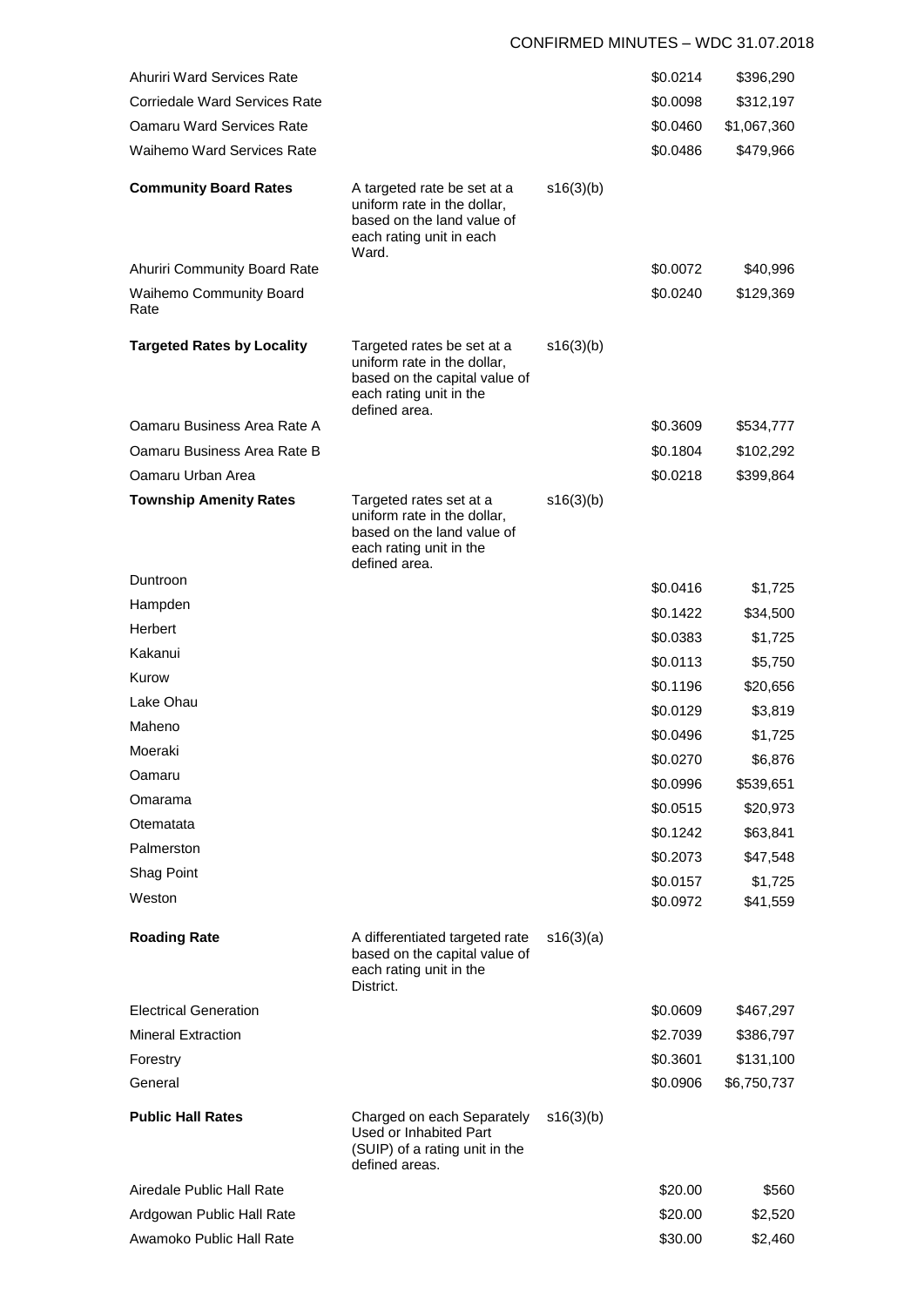#### CONFIRMED MINUTES – WDC 31.07.2018

| Dunback Public Hall Rate                             |                                                                                                                       |           | \$30.00  | \$3,930               |
|------------------------------------------------------|-----------------------------------------------------------------------------------------------------------------------|-----------|----------|-----------------------|
| Duntroon Public Hall Rate                            |                                                                                                                       |           | \$20.00  | \$2,880               |
| Enfield Public Hall Rate                             |                                                                                                                       |           | \$20.00  | \$2,700               |
| <b>Five Forks Public Hall Rate</b>                   |                                                                                                                       |           | \$20.00  | \$1,460               |
| Hampden Public Hall Rate                             |                                                                                                                       |           | \$30.00  | \$8,310               |
| Kakanui Public Hall Rate                             |                                                                                                                       |           | \$20.00  | \$7,360               |
| Kurow Public Hall Rate                               |                                                                                                                       |           | \$50.00  | \$15,300              |
| Lower Waitaki Public Hall Rate                       |                                                                                                                       |           | \$60.00  | \$11,100              |
| Macraes Public Hall Rate                             |                                                                                                                       |           | \$60.00  | \$3,180               |
| <b>Maheno Public Hall Rate</b>                       |                                                                                                                       |           | \$30.00  | \$5,580               |
| Moeraki Public Hall Rate                             |                                                                                                                       |           | \$40.00  | \$8,680               |
| Ngapara Public Hall Rate                             |                                                                                                                       |           | \$20.00  | \$1,640               |
| Omarama Public Hall Rate                             |                                                                                                                       |           | \$50.00  | \$17,150              |
| Otekaieke Public Hall Rate                           |                                                                                                                       |           | \$20.00  | \$1,040               |
| Otematata Public Hall Rate                           |                                                                                                                       |           | \$40.00  | \$19,320              |
| Otepopo Public Hall Rate                             |                                                                                                                       |           | \$20.00  | \$3,460               |
| <b>Palmerston Public Hall Rate</b>                   |                                                                                                                       |           | \$30.00  | \$20,580              |
| Pukeuri Public Hall Rate                             |                                                                                                                       |           | \$20.00  | \$2,000               |
| Tokarahi Public Hall Rate                            |                                                                                                                       |           | \$30.00  | \$3,180               |
| <b>Totara Public Hall Rate</b>                       |                                                                                                                       |           | \$40.00  | \$8,720               |
| Waianakarua Public Hall Rate                         |                                                                                                                       |           | \$30.00  | \$1,770               |
| Waitaki Bridge Public Hall Rate                      |                                                                                                                       |           | \$20.00  | \$3,000               |
| Weston Public Hall Rate                              |                                                                                                                       |           | \$40.00  | \$21,800              |
| <b>Windsor Public Hall Rate</b>                      |                                                                                                                       |           | \$30.00  | \$1,920               |
|                                                      |                                                                                                                       |           |          |                       |
| <b>Sewerage Rates and Charges</b>                    | Targeted rates based on a<br>fixed amount per water<br>closet. Some targeted rates                                    | s16(3)(b) |          |                       |
| Oamaru                                               | will be differentiated.                                                                                               |           | \$156.00 | \$1,218,101           |
| Duntroon                                             |                                                                                                                       |           | \$84.00  | \$840                 |
| Kakanui                                              |                                                                                                                       |           | \$156.00 | \$50,008              |
| Kurow                                                |                                                                                                                       |           | \$190.00 | \$55,290              |
| Lake Ohau Village                                    |                                                                                                                       |           | \$240.00 | \$14,874              |
| Lake Ohau Village - connection availability          |                                                                                                                       |           | \$120.00 | \$7,917               |
| Moeraki                                              |                                                                                                                       |           | \$719.00 | \$130,072             |
| Moeraki - connection availability                    |                                                                                                                       |           | \$359.00 | \$17,606              |
| Omarama                                              |                                                                                                                       |           | \$274.00 | \$142,945             |
| Otematata                                            |                                                                                                                       |           | \$231.00 | \$123,584             |
| Palmerston                                           |                                                                                                                       |           | \$327.00 | \$198,020             |
| Water Rates - Urban                                  | Targeted rates based on a<br>fixed amount per rating unit<br>or nature of connections.<br>Some targeted rates will be | s16(3)(b) |          |                       |
|                                                      | differentiated.                                                                                                       |           | \$190.00 |                       |
| Oamaru Water - Supply<br>Oamaru Water - Reticulation |                                                                                                                       |           | \$186.00 | \$1,246,059           |
| Kurow                                                |                                                                                                                       |           | \$497.00 | \$1,149,367           |
| Lake Ohau Village                                    |                                                                                                                       |           | \$245.00 | \$144,414<br>\$16,692 |
| Lake Ohau Village - connection availability          |                                                                                                                       |           | \$123.00 | \$7,732               |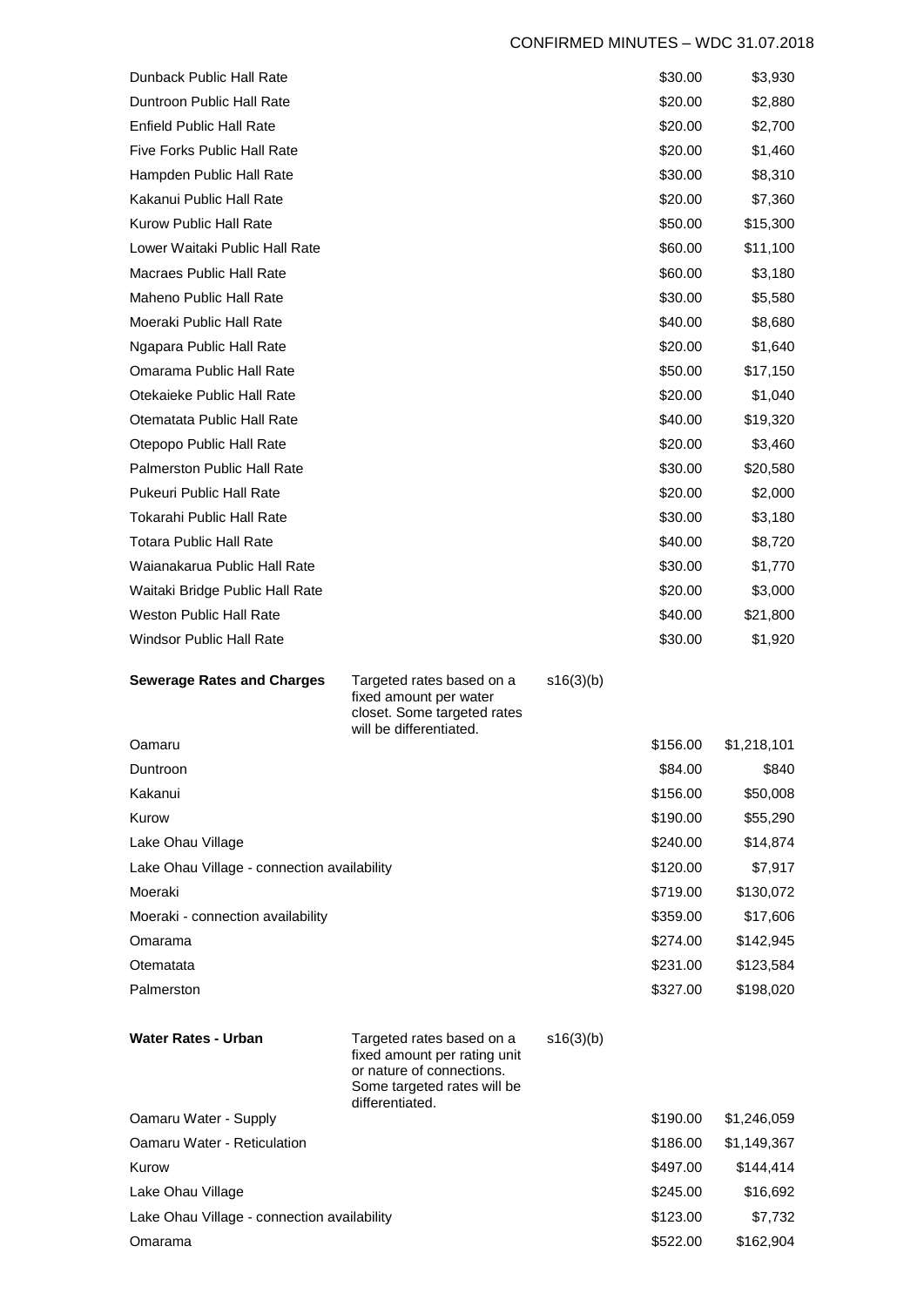#### CONFIRMED MINUTES – WDC 31.07.2018

| Otematata                                             |                                                          |           | \$393.00 | \$204,138 |
|-------------------------------------------------------|----------------------------------------------------------|-----------|----------|-----------|
| Palmerston Zone - Waihemo Water                       |                                                          |           | \$698.00 | \$367,289 |
|                                                       |                                                          |           |          |           |
|                                                       |                                                          |           |          |           |
| <b>Rural Water</b>                                    | Uniform targeted rates<br>based on the type of           | s16(3)(b) |          |           |
|                                                       | connection.                                              |           |          |           |
| Awamoko                                               |                                                          |           | \$449.00 | \$113,653 |
| <b>Bushy Creek</b>                                    |                                                          |           | \$129.00 | \$12,681  |
| Dunback Zone - Waihemo Water                          |                                                          |           | \$698.00 | \$141,763 |
| Duntroon                                              |                                                          |           | \$466.00 | \$37,996  |
| Enfield Zone - Oamaru Water                           |                                                          |           | \$472.00 | \$126,334 |
| Goodwood Zone - Waihemo Water                         |                                                          |           | \$698.00 | \$163,074 |
| Hampden/Moeraki zone - Oamaru Water - domestic supply |                                                          |           | \$377.00 | \$185,341 |
| Hampden/Moeraki zone - Oamaru Water - rural supply    |                                                          |           | \$472.00 | \$57,548  |
| Herbert/Waianakarua zone – Oamaru Water               |                                                          |           | \$472.00 | \$279,899 |
| Kakanui Zone Oamaru Water - ordinary supply           |                                                          |           | \$472.00 | \$198,696 |
| Kakanui Zone Oamaru Water - crib unit supply          |                                                          |           | \$377.00 | \$18,100  |
| Kauru Hill                                            |                                                          |           | \$392.00 | \$72,332  |
| Lower Waitaki                                         |                                                          |           | \$483.00 | \$200,363 |
| Stoneburn                                             |                                                          |           | \$280.00 | \$92,212  |
| Tokarahi                                              |                                                          |           | \$370.00 | \$256,322 |
| Weston Zone - Oamaru Water                            |                                                          |           | \$472.00 | \$460,941 |
| Windsor                                               |                                                          |           | \$346.00 | \$63,734  |
|                                                       |                                                          |           |          |           |
| <b>Metered Water Rates</b>                            | Targeted rates per cubic<br>metre, based on the volume   | s19(2)(a) |          |           |
| Oamaru Water - All zones - metered supply             | of water supplied.                                       |           | \$0.98   |           |
| Kurow – metered supply                                |                                                          |           | \$0.47   |           |
| Omarama – metered supply                              |                                                          |           | \$0.87   |           |
| Otematata - metered supply                            |                                                          |           | \$0.47   |           |
| Waihemo Water - All Zones - metered supply            |                                                          |           | \$0.98   |           |
|                                                       |                                                          |           |          |           |
| <b>Construction Loan Rates</b>                        | See full description in the<br>Funding Impact Statement. |           |          |           |
| Moeraki Reticulation Construction Loan Rate           |                                                          |           | \$314.00 | \$32,345  |
| Moeraki Treatment Construction Loan Rate              |                                                          |           | \$201.00 | \$19,336  |
| Oamaru Water Treatment Loan Rate                      |                                                          |           | \$96.00  | \$538,542 |
| (excludes businesses with water meters)               |                                                          |           |          |           |
| Omarama Upgrade Loan rate                             |                                                          |           | \$95.00  | \$14,985  |

#### **Instalments**

Rates will be collected by four equal quarterly instalments due on the following dates or the first working day after this date. Payments will be applied to the oldest debt first.

| <b>Instalment Number</b> | Due Date         |
|--------------------------|------------------|
| One                      | 25 August 2018   |
| Two                      | 25 November 2018 |
| Three                    | 25 February 2019 |
| Four                     | 25 May 2019      |